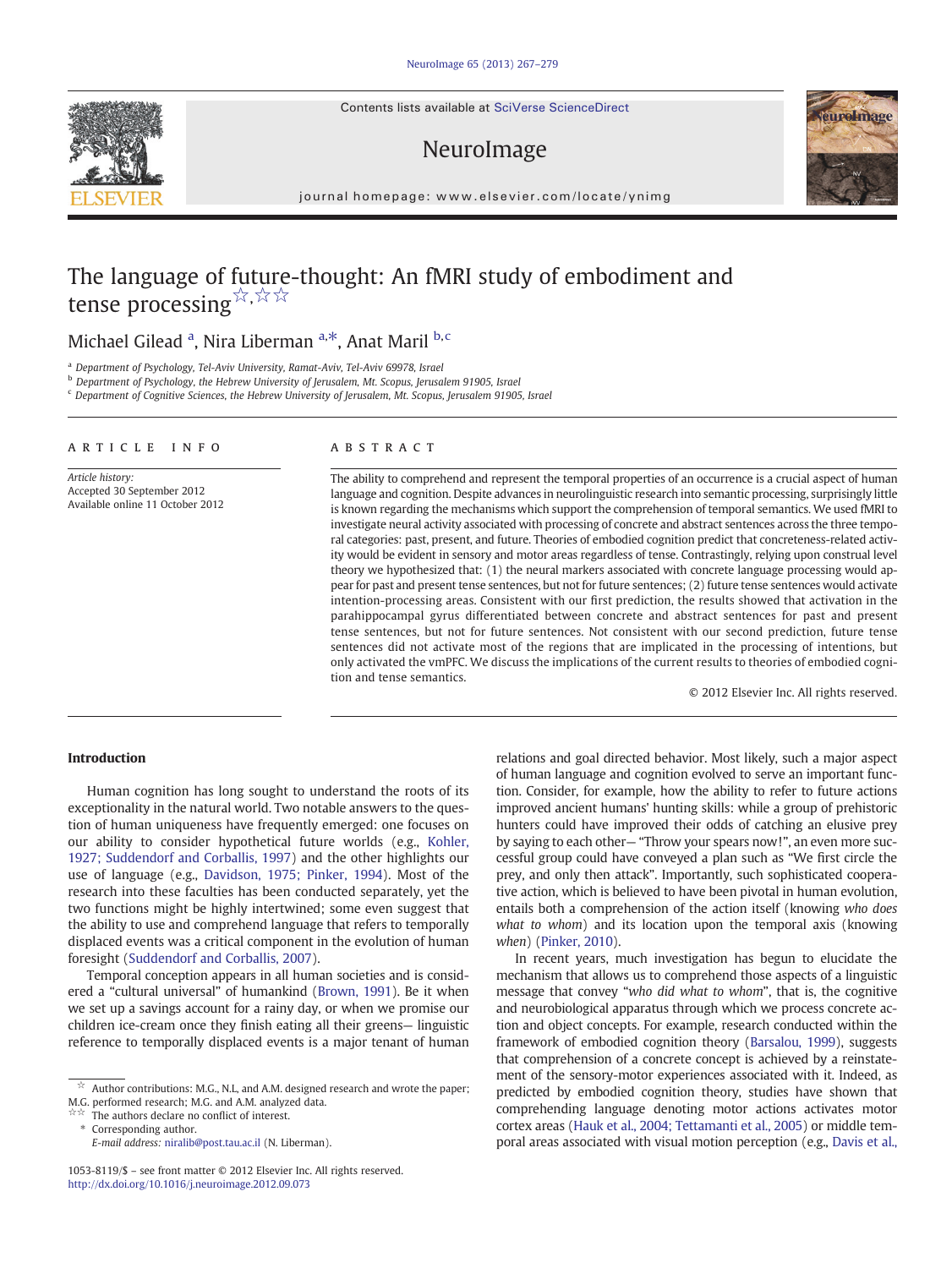[2004;](#page-11-0) but see [Bedny et al., 2008, 2012\)](#page-11-0) . Furthermore, when participants verify if an object possesses a property (e.g., "Can apples be green?", "Can apples be salty?"), the appropriate modality-specific cortical areas (e.g., visual, gustatory, etc.) are activated [\(Goldberg et](#page-11-0) [al., 2006](#page-11-0)). Lastly, a recent meta-analysis of concrete and abstract language processing revealed that processing concrete language recruits medial parietal and ventral temporal lobe areas, which are associated with visual/spatial imagery ([Wang et al., 2010](#page-12-0)). It is important to note that the strong version of embodiment theory does not assume that our mental representations can be sensorimotor but rather that they are necessarily sensorimotor. According to this theory, sensorimotor representations are part and parcel of the process of sematic processing, rather than being a mere epiphenomenon. This view would predict that sensorimotor activity would be evident regardless of specific linguistic parameters, such as tense.

Although it is possible that concrete sentence comprehension strictly relies upon sensorimotor representations regardless of tense, the present study brings forth and investigates alternative predictions, which are based upon Construal Level Theory (CLT; for reviews see [Liberman and Trope, 2008; Trope and Liberman, 2010](#page-11-0)). CLT is a theory of higher-order cognition which adopts a pluralistic perspective on mental representation; it argues that efficient goal-directed behavior requires making use of a variety of mental representations, ranging from the concrete and sensorimotor to the abstract and general. With regards to temporal conceptualization, much behavioral work within the framework of CLT shows that the processing of future occurrences is associated with a diminished concreteness of mental representation. For example, people describe the activity of reading a book in terms of intangible goals (e.g., "becoming intelligent") rather than the more concrete, physical means (e.g., "flipping pages") — when this activity is to occur in the distant future [\(Liberman and Trope, 1998\)](#page-11-0), or when it is more hypothetical (i.e., less likely- [Wakslak et al., 2006\)](#page-12-0).

Alongside the empirical evidence showing that futurity is associated with a less concrete mental representation, a strictly sensorimotor account of mental representation also poses a theoretical difficulty, as it might obscure the discrimination between mental representations of real and imagined experiences. Evidence from the reality-monitoring framework [\(Johnson and Raye, 1981](#page-11-0)) suggests that people use the degree of sensorimotor vividness of mental images as a cue to distinguish between factual and imaginary events [\(Goff and Roediger, 1998;](#page-11-0) [Slotnick and Schacter, 2004\)](#page-11-0). For example, when trying to decide whether they only planned to send a letter or actually sent it, people tend to conclude the latter to the extent that the image of this action is rich in sensorimotor details. The recruitment of the neural systems used for the processing of factual reality (i.e., events that have occurred or are occurring right now) might be problematic when thinking of future events, which are non-factual in nature, since it could lead to confusion between actual action and intention. In light of this, we recently proposed that future-thought might require a mental segregation of factual from hypothetical representations by means of reducing the extent of sensorimotor details ([Gilead et al., 2012](#page-11-0)). Consequently, our first prediction was that the processing of factual (past and present) sentences would differ from that of hypothetical (future) sentences, with regards to the degree of concreteness-related processes that they evoke. Alternatively, if the strong version of the embodiment view is correct, then the degree of concreteness-related activity should be impervious to tense.

But how do people represent future actions and events? According to [Pinker's \(2007\)](#page-12-0) analysis of the conceptual semantics of tense "Many languages don't express the future in the tense system at all, but in a distinction between events that have actually taken place or are now taking place (realis) and events that are hypothetical, generic, or in the future (irrealis)" ([Pinker, 2007, pp. 195\)](#page-12-0). Most relevantly, [Pinker](#page-12-0) [\(2007, pp. 196\)](#page-12-0) notes the "muddling of volition and futurity" which is evident in the English language's ambiguity of the word will (which denotes both future action and intention). Importantly, it appears that across different cultures, the markers used to denote future tense stem from verbs that describe volition [\(Bybee et al., 1994\)](#page-11-0). Thus, due to the association between linguistic futurity and volition, our second prediction was that the processing of sentences in the future tense would be associated with activation of the neural systems involved in processing of intentions.

To test these predictions, we examined the neural activity associated with comprehension of concrete and abstract Hebrew sentences in the three temporal categories: past, present, and future. Native Hebrew speakers underwent functional magnetic resonance imaging (fMRI) while performing a language comprehension task, and we examined how the neural activity associated with concrete manual action language processing differed for factual (past and present) versus hypothetical (future) sentences. Furthermore, we examined the neural systems that are associated with the comprehension of future tense sentences, regardless of concreteness.

Our first set of hypotheses concerns the modulation of concretenessrelated activity by tense. We predicted that comprehension of concrete motor-action (as opposed to abstract) sentences would be associated with increased activity within the Para-Hippocampal Cortex (PHC; e.g., [Wallentin et al., 2005; Mestres-Misse et al., 2008\)](#page-12-0) and in fronto-parietal motor regions (e.g., [Hauk et al., 2004; Tettamanti et al.,](#page-11-0) [2005\)](#page-11-0). The PHC is implicated in visual/spatial processing (e.g., [Epstein](#page-11-0) [and Kanwisher, 1998](#page-11-0)), and is the locus of concrete language processing according to a recent meta-analysis [\(Wang et al., 2010](#page-12-0)). Furthermore, since the concrete action sentences in our experiment described manual motor actions, we expected that they would recruit fronto-parietal regions involved in the observation and execution of manual actions, as reported in [Tettamanti et al. \(2005\).](#page-12-0) Most critically, we predicted that the neural markers associated with concrete language processing would be apparent only for factual (past and present tense) sentences, and not for hypothetical (future tense) sentences. In other words, we predicted an interaction of tense and concreteness, such that there would be a reduced concreteness effect for hypothetical (vs. factual) sentences.

Our second hypothesis concerned the association between processing of future sentences and processing of intentions. We predicted that future-tense sentences would activate a network of regions consisting of the ventral and dorsal medial prefrontal cortex, the posterior cingulate cortex, and the left temporo-parietal junction. This network was defined based on a quantitative meta-analysis, which we describe in more detail in Appendix A. These regions have been implicated in studies in which people processed the intentions and goals of others (the "mentalizing" function; e.g., [Jenkins et al., 2008; Hirao et al.,](#page-11-0) [2008; Lewis et al., 2011; Lombardo et al., 2010; Van Overwalle, 2009;](#page-11-0) [Young and Saxe, 2009\)](#page-11-0); and in studies which investigated people's ability to contemplate their own intentions and goals (the "prospection" function; e.g., [D'Argembeau et al., 2010; Okuda et al., 2003; Szpunar](#page-11-0) [et al., 2007\)](#page-11-0). We predicted that this network would be recruited to a greater extent when processing future tense sentences (rather than past and present sentences).

#### Method

#### Participants

Twenty-one right-handed participants (12 women, average age 24.7 years, range 21–28 years) from Tel-Aviv University participated in the experiment. They were all native speakers of Hebrew, none had a history of neurological or psychiatric disorders, and all had normal or corrected-to normal vision. One participant was excluded from the data analysis due to failure to comply with task demands. Participants were paid or received course credit for their participation. They gave written consent prior to taking part in the experiment. The study was approved by the Institutional Review Board of the Sourasky Medical Center, Tel-Aviv.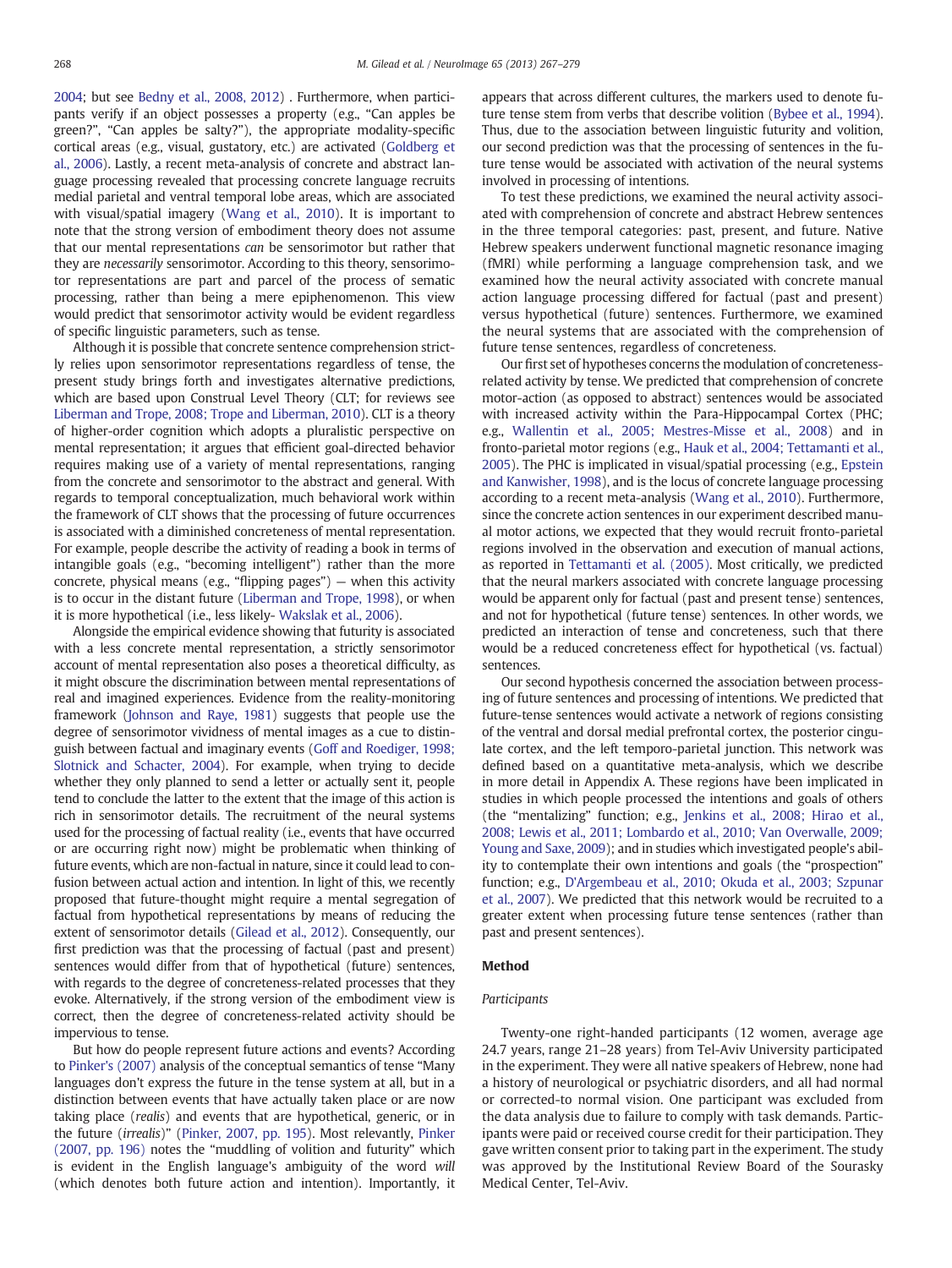#### Materials

The experimental stimuli were 312 Hebrew sentences consisting of a transitive verb in the third-person male singular form, the word "the", and an object complement. The sentences were either abstract or concrete, and were either in the past-, present-, or future tense (52 sentences in each condition $\times$ 6 conditions). The abstract sentences included a verb and an object that did not denote a specific physical entity (e.g., "respected the decision"); the concrete sentences included a manual action verb and a specific physical object (e.g., "wiping the table"). Concrete and abstract verb and object frequencies were matched on the basis of available frequency norms in Hebrew ([Frost](#page-11-0) [and Plaut, 2005\)](#page-11-0). This database is based on Hebrew newspapers and counts average word occurrence per million. For both abstract and concrete sentences, average verb frequency was 8.8 and average object frequency was 39.6 occurrences per million. Sentence lengths significantly differed between abstract ( $M= 14.36$  characters) and concrete ( $M=13.40$  characters) sentences ( $p<0.01$ ). None of the sentences were idiomatic, and none of the verbs had less than two possible object complements. In Hebrew, tense is conveyed by inflecting the verb into the past, present, or future form; thus, each concrete and abstract sentence rotated across the 3 tense conditions, resulting in 3 stimuli lists, counterbalanced across participants. The number of characters significantly differed between past  $(M=$ 13.58), present  $(M= 13.93)$ , and future  $(M= 14.12)$  sentences  $(p<0.01)$ .<sup>1</sup> Appendix B presents the complete list of sentences. Additional 36 sentences (6 in each condition) of similar length and frequency were used in catch trials, and were immediately followed by a reading comprehension question. Half of the catch questions referred to a temporal aspect of the sentence (e.g., "Is the table currently being cleaned?") and half referred to a non-temporal aspect (e.g., "Did the sentence refer to a piece of furniture?"). The catch sentences and questions were introduced in order to make sure that participants were engaged in the reading comprehension task, and were modeled as events of no interest in the imaging data analysis.

#### Behavioral procedure

Participants were carefully instructed and trained on the task prior to entering the scanner. The training was repeated verbatim inside the scanner. The items used for the training session were taken from a different pool of sentences. Participants were instructed to silently read the sentences displayed, and press a button once they felt that they understood their meaning. They were told that occasionally a Yes/No question pertaining to the previous sentence will appear, and were asked to answer it. Stimuli were presented with Presentation version 14.9 (Neurobehavioral Systems, CA, USA). Each sentence was presented on screen for 3500 ms, followed by a 500 ms fixation cross. On catch trials, a reading comprehension question appeared instead of a fixation cross immediately after the sentence, and two possible answers (Yes/No) appeared on the bottom of the screen. The catch questions were displayed for 4000 ms followed by a 500 ms fixation cross. Participants responded to the target sentences and catch questions by pressing a response box with their index and middle left hand fingers. They did not know which sentence would be followed by a comprehension question, and therefore had to read all the sentences attentively.

The experiment had four sessions of 500 s each. Each session contained 13 items from each of the 6 experimental conditions (totaling 78 sentences) and 9 catch trials. Experimental and catch trials were intermixed with baseline trials in which a fixation cross was presented. The duration of the baseline trials randomly varied between 2 and 8 s (mean  $ITI=3.22$  s), totaling about one quarter of overall session duration. The sentences were randomly presented, and the order of the stimulus trials and baseline trials was determined by a sequencing algorithm designed to maximize the efficiency of the event-related design [\(Dale, 1999\)](#page-11-0).

#### Imaging procedure

Whole-brain T2\*-weighted EPI functional images were acquired with a GE 3-T Signa Horizon LX 9.1 echo speed scanner (Milwaukee, WI). The experiment consisted of 4 sequential scanning sessions in each of which 250 volumes were acquired (TR=2000 ms, 200 mm FOV,  $64 \times 64$  matrix, TE = 35, 36 pure axial slices,  $3.15 \times 3.15 \times 3.5$  mm voxel size, no gap). Slices were collected in an interleaved order. At the beginning of each scanning session, 5 additional volumes were acquired, to allow for T1 equilibration (they were not included in the analysis). Before the experiment, high-resolution anatomical images (SPGR; 1 mm sagittal slices) were obtained. Head motion was minimized by using cushions arranged around each participant's head, and by explicitly guiding the participants prior to entering the scanner. Imaging data were preprocessed and analyzed using SPM5 (Wellcome Department of Cognitive Neurology, London). A slice-timing correction to the first slice was performed followed by realignment of the images to the first image. Next, data were spatially normalized to an EPI template based upon the MNI305 stereotactic space. The images were then resampled into 2-mm cubic voxels, and finally smoothed with an 8-mm FWHM isotropic Gaussian kernel.

In order to model task-related activity in each of the relevant conditions, the canonical hemodynamic response was convolved with the onset of each trial. The general linear model was used for statistical analyses. For each subject, a fixed-effect model was implemented to linearly contrast brain activity for the effects of interest. We then computed the second-level analyses (in which subjects were treated as random effects) using one-sample t-tests. Significant regions of activation were identified using a conservative threshold of  $p<0.0005$ with a cluster size threshold of 20 voxels. Monte-Carlo simulations using the AlphaSim program indicated that this threshold sets the family-wise error rate at  $p<0.05$  ([Forman et al., 1995](#page-11-0)). To explore the interactive effects of tense and concreteness, regions of interest (ROIs) were identified using the same statistical thresholds employed in the whole-brain analysis. The parameter estimates were extracted from each ROI on a subject-by-subject basis using MarsBaR v.042 [\(Brett et al., 2002\)](#page-11-0). The data from these ROIs were then used to observe the activation levels that were associated with each effect of interest in these regions. For visualization purposes, thresholded statistical parametric maps were overlaid on fiducial surface atlas images using Caret 5 [\(Van Essen et al., 2001\)](#page-12-0).

#### Results

#### Behavioral results

#### Accuracy

Participants responded within the 4000 ms time limit on 94.88% of the catch trials, and their accuracy was 92.53%.

#### RT

We conducted a 2 (Concreteness) $\times$ 3 (Tense) ANOVA on response time data. Responses were slower for abstract sentences ( $M=1311$  ms,  $SD = 473$ ) than for concrete sentences ( $M = 1251$  ms,  $SD = 448$ ),  $F(1, 19) = 24.15$ ,  $p < 0.01$ . There was also an effect of tense,  $F(2, 38)$  = 3.77,  $p<0.05$ , such that responses for sentences in the future tense were faster ( $M=1263$ ,  $SD=441$ ) than responses for sentences in the

 $1$  Due to properties of the inflectional morphology in Hebrew, small yet significant differences in sentence length were evident between the different tense conditions, with future sentences being longer by an average of 0.54 letters than past tense sentences. While low-level differences in stimuli might reflect themselves somehow in early visual areas or areas sensitive to language morphology, we find it highly unlikely that the frontal activation found in our study to be associated with future could be influenced by this difference.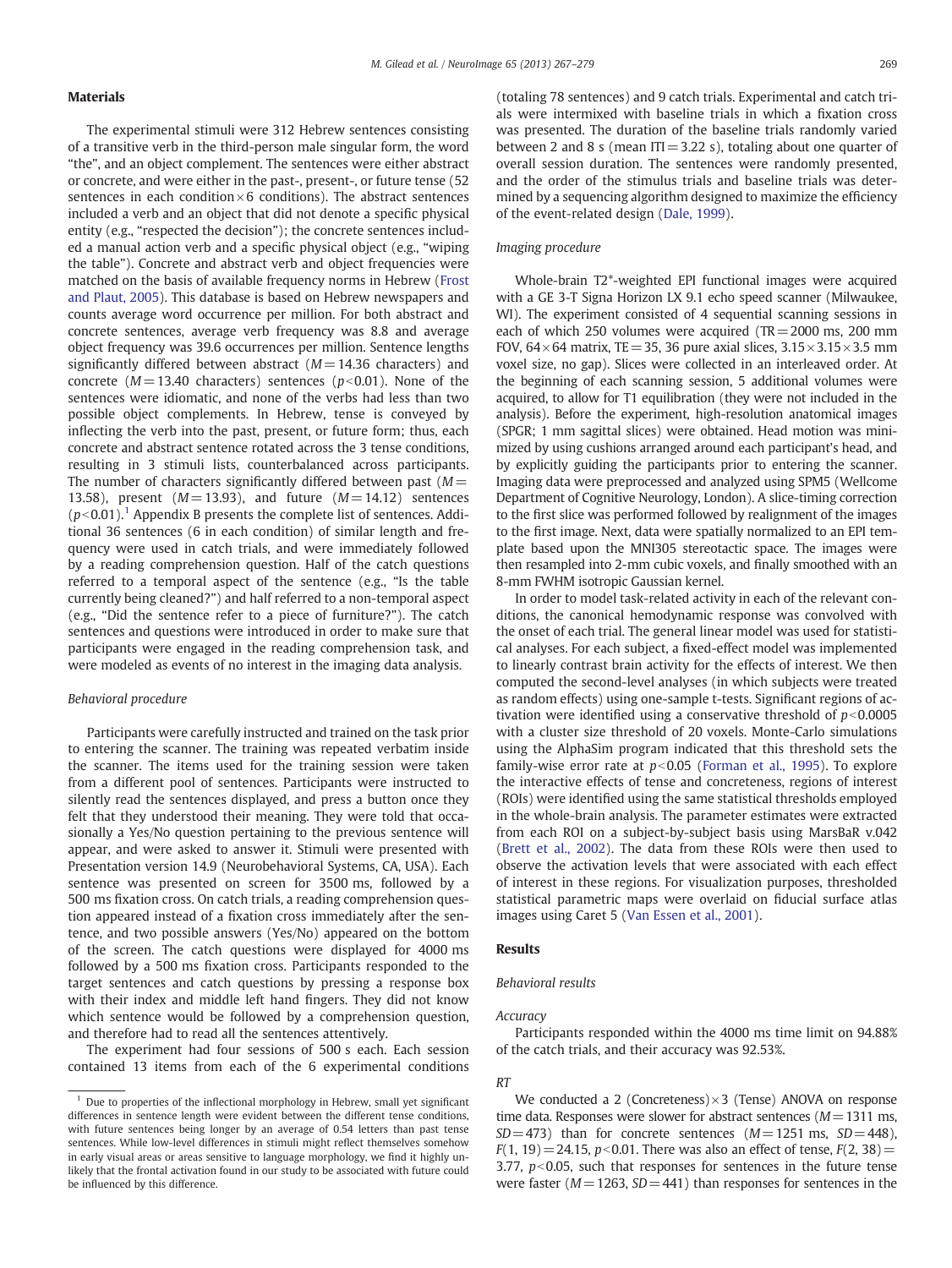<span id="page-3-0"></span>present tense ( $M=1296$  ms,  $SD=477$ ), as revealed by a post-hoc Tukey's test.<sup>2</sup> A significant interaction,  $F(2, 38) = 3.67$ ,  $p < 0.05$ , indicated a larger difference between concrete and abstract sentences in the past tense ( $M=95$  ms) than in the present tense ( $M=44$  ms) and the future tense  $(M=37 \text{ ms})$ , which did not differ from each other (see Table 2).<sup>3</sup>

#### Imaging data

#### Concreteness-related activations

We identified concreteness-related activations based upon the Concrete>Abstract contrast. Consistent with our hypothesis, processing concrete (as opposed to abstract) sentences, irrespective of tense, resulted in activation within the concreteness-related network of brain regions, previously identified in a meta-analysis of concrete language processing ([Wang et al., 2010\)](#page-12-0). The activation consisted of regions within the parahippocampal and fusiform gyri, retrosplenial complex, and a left superior occipital region ([Table 3](#page-4-0)). These activations were then subject to a ROI analysis (see below). Contrary to our prediction, despite the fact that all concrete sentences in our design described manual actions, we did not observe fronto-parietal activations, as reported in [Tettamanti et al. \(2005\)](#page-12-0) even at a much lower statistical threshold of  $p<0.05$  (uncorrected).

#### Modulation of concreteness-related activity by tense

We identified concreteness-related ROIs based upon the Concrete >Abstract contrast. This resulted in 5 activation foci: a left parahippocampal/fusiform gyrus cluster of 353 voxels, with a peak activation at MNI coordinates ( $x=-22$ ,  $y=-26$ ,  $z=-30$ ), and which extends to include the peak parahippoampal coordinates reported in a recent meta-analysis of concrete language processing [\(Wang et al., 2010](#page-12-0)) ( $x = -32$ ,  $y = -32$ ,  $z = -20$ ;  $x = -28$ ,  $y = -34$ ,  $z=-20$ ); a right parahippocampal cluster of 166 voxels at MNI coordinates (x=26, y=−24, z=−28); a right anterior parahippocampus/ amygdala cluster of 73 voxels (x=22, y=−8, z=−30); a left superior occipital cluster of 51 voxels (x= $-38$ , y= $-86$ , z=36); and a right retrosplenial cluster of 45 voxels ( $x=$  22,  $y=-42$ ,  $z=$ 2). We extracted beta-values from these 5 ROIs using MarsBar tool-box [\(Brett et al., 2002\)](#page-11-0) and conducted a 2 (Concreteness) $\times$ 3 (Tense) ANOVA with planned comparisons based on our prior hypothesis. Consistent with our hypothesis (and inconsistent with the embodiment view), while factual (past and present) sentences elicited greater parahippocamal activity for concrete- rather than abstract sentences, this was not the case for hypothetical (future) sentences, which did not exhibit increased concreteness-related activity (left PHC:  $F(1, 19) = 3.22$ , p<0.05; right PHC:  $F(1, 19) = 5.92$ , p<0.05) ([Figs. 1 and](#page-5-0) [2](#page-5-0)). The same pattern of results emerged for the 3 smaller clusters, yet only the anterior parahippocamapal gyrus/amygdala cluster reached significance ( $F(1, 19) = 3.31$ ,  $p < 0.05$ ); the retrosplenial cluster neared significance ( $F=1.92$ ,  $p<0.1$ ); the superior occipital region displayed the same observed trend but failed to reach significance  $(F=1.47, n.s.).$ 

#### Activations associated with processing of abstract sentences

We identified abstractness-related activations based upon the Abstract> Concrete contrast. Consistent with previous literature (e.g., [Pexman et al., 2007](#page-12-0)), comprehension of abstract sentences evoked widespread activation across 15 foci. The abstract sentences in our experiment served mainly as a baseline from which concreteness-

#### Table 1

Studies included in the prospection meta-analysis.

| Study                    | n  | Baseline task                     |
|--------------------------|----|-----------------------------------|
| D'Argembeau et al., 2008 | 12 | Thinking of routine activities    |
| Botzung et al., 2008     | 10 | Episodic recollection             |
| Abraham et al., 2008     | 20 | Episodic or semantic recollection |
| D'Argembeau et al., 2010 | 20 | Thinking of routine activities    |
| Weiler et al., 2010      | 17 | Episodic recollection             |
| Addis et al., 2011       | 15 | Episodic recollection or thinking |
|                          |    | of routine activities             |
| Viard et al., 2011       | 12 | Episodic recollection             |
| Benoit et al., 2011      | 15 | Monetary estimation               |
| Martin et al., 2011      | 25 | Sentence production               |
|                          |    |                                   |

related activation could be assessed, and therefore abstract-specific activation will not be discussed here. The complete list of abstractionrelated activations is specified in [Table 3](#page-4-0) for future reference.

Our hypothesis was that the modulation of concreteness-related activity by tense reflects that fact that concreteness-related imagery/ simulation processes are attenuated for hypothetical (future) sentences. Indeed, our results show that concreteness-related activations are substantially diminished in the future tense. An alternative interpretation of our result could argue that some unpredictable low-level property of future tense sentences caused this effect (e.g., to give an extreme example, by somehow causing future tense sentences not to be processed at all). Thus, In order to rule out the possibility that the Concreteness×Tense interactions observed in concreteness-related regions were unrelated to differential sensorimotor imagery/simulation, we repeated the ROI analysis described in the previous section for all 15 abstractness-related activation foci. None of the abstractnessrelated regions displayed a diminished abstractness effect for future sentences, (maximal F statistic value across all 15 comparisons  $=1.16$ ,  $p=0.29$ ), lending strong support to the claim that the modulation of concreteness-related activity is related to attenuation of imagery/ simulation processes.

#### Processing future sentences

We identified activations associated with processing future sentences based upon the Future > Past + Present contrast. Processing future (as opposed to present- or past-) sentences was associated with an activation of the ventromedial prefrontal cortex (vmPFC), with peak activation at MNI coordinates  $(x=0, y=42, z=-26)$ [\(Fig. 3\)](#page-7-0). A 2 (Concreteness) $\times$ 3 (Tense) ANOVA conducted on beta values extracted from this cluster revealed that the vmPFC is more responsive to future than present or past sentences  $F(1, 19) = 19.09$ ,  $p$ <0.0005. The vmPFC displayed an unexpected effect of Concreteness where concrete sentences activated this region more than abstract sentences,  $F(1, 19) = 7.09$ ,  $p < 0.05$ . No Concreteness by Tense interaction was observed,  $F(2, 38) < 1$  [\(Fig. 2](#page-6-0)).

#### Activations within the "intention network"

We identified the network of regions involved in processing of intentions based upon a quantitative meta-analysis we conducted of previous prospection studies and upon previously published metaanalyses of mentalizing studies (see Appendix A).

Table 2

Response time (milliseconds) by tense (past, present, future) and sentence concreteness.

| Past  | Present | Future |
|-------|---------|--------|
| 1236  | 1274    | 1242   |
| (446) | (485)   | (435)  |
| 1331  | 1318    | 1284   |
| (506) | (480)   | (457)  |
|       |         |        |

 $2$  There was no RT difference between future and past sentences, and thus this difference is highly unlikely to account for future-specific activations.

<sup>&</sup>lt;sup>3</sup> The interaction between concreteness and tense on RT does not follow the pattern of brain activation, for which the same result emerged for present and past tense sentences.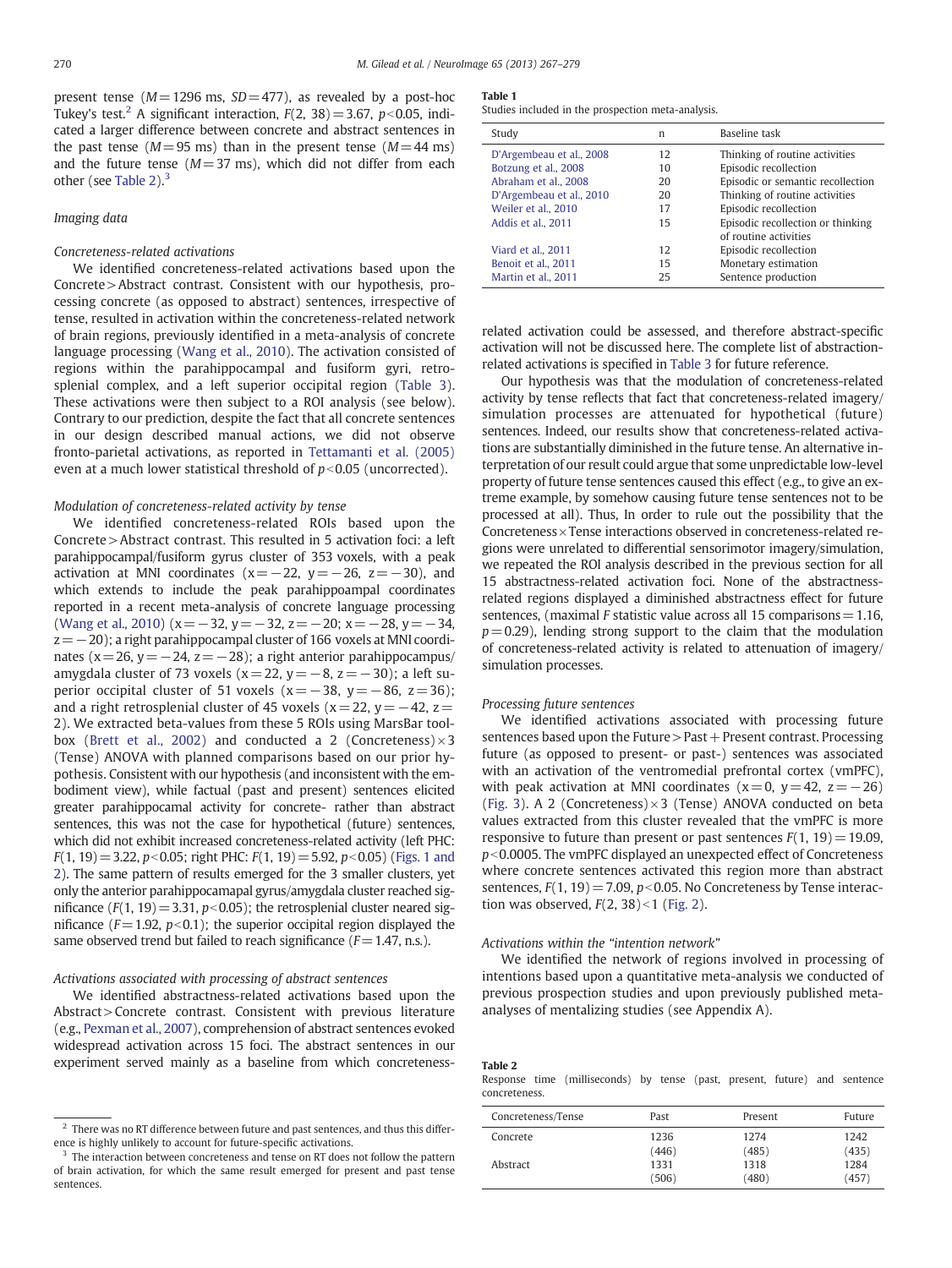#### <span id="page-4-0"></span>Table 3

Regions identified in the whole brain analysis at significance level  $p<0.0005$  uncorrected, k=20.

| Contrast                      | Region         |                             | Coordinates      |                 | Significance level | Voxels     |           |
|-------------------------------|----------------|-----------------------------|------------------|-----------------|--------------------|------------|-----------|
|                               |                |                             | $\mathbf x$      | y               | $\mathsf Z$        | Z-score    |           |
| Concrete > Abstract           |                |                             |                  |                 |                    |            |           |
|                               | Temporal       |                             |                  |                 |                    |            |           |
|                               |                | L parahippocampal gyrus     | $-22$            | $-26$           | $-30$              | 4.84       | 353       |
|                               |                | R parahippocampal gyrus     | 26               | $-24$           | $-28$              | 4.51       | 166       |
|                               | Occipital      |                             |                  |                 |                    |            |           |
|                               |                | L superior occipital        | $-38$            | $-86$           | 36                 | 4.16       | 51        |
|                               | Limbic         |                             |                  |                 |                    |            |           |
|                               |                | R retrosplenium             | 22               | $-42$           | $-2$               | 4.01       | 45        |
|                               |                | R amygdala                  | 22               | $-8$            | $-30$              | 3.86       | 73        |
| Abstract > Concrete           |                |                             |                  |                 |                    |            |           |
|                               | Frontal        |                             |                  |                 |                    |            |           |
|                               |                | L Precentral gyrus          | $-50$            | $-2$            | 54                 | 5.57       | 1380      |
|                               |                | L Inferior frontal gyrus    | $-42$            | 24              | $-8$               | 4.74       | 1770      |
|                               |                | R Precentral gyrus          | 40               | 18              | 30                 | 4.49       | 513       |
|                               |                | R Middle frontal gyrus      | 28               | 38              | 24                 | 4.03       | 142       |
|                               |                | R medial cortex             | 24               | 50              | $-8$               | 3.67       | 20        |
|                               | Cerebellum     |                             |                  |                 |                    |            |           |
|                               |                | L Cerebellar tonsil         | $-46$            | $-42$           | $-48$              | 5.46       | 4094      |
|                               |                | R Uvula                     | 26               | $-84$           | $-24$              | 5.16       | 1098      |
|                               | Parietal       |                             |                  |                 |                    |            |           |
|                               |                | L Superior parietal lobule  | $-24$            | $-56$           | 50                 | 4.57       | 577       |
|                               |                | R Superior parietal lobule  | 24               | $-64$           | 60                 | 4.27       | 915       |
|                               |                | R Postcentral gyrus         | 36               | $-26$           | 64                 | 3.58       | 275       |
|                               | $Sub - lobar$  |                             |                  |                 |                    |            |           |
|                               |                | R Claustrum                 | 28               | 24              | $-4$               | 4.56       | 337       |
|                               | Temporal       |                             |                  |                 |                    |            |           |
|                               |                | L Middle temporal gyrus     | $-58$            | $-8$            | $-20$              | 4.42       | 115       |
|                               |                | R Middle temporal gyrus     | 56               | $\bf{0}$        | $-22$              | 3.78       | 49        |
|                               | Occipital      |                             |                  |                 |                    |            |           |
|                               |                | R Lingual gyrus<br>L Cuneus | 20<br>$-8$       | $-102$<br>$-84$ | $-6$<br>22         | 3.9<br>3.8 | 84<br>178 |
| Future > Past + Present       |                |                             |                  |                 |                    |            |           |
|                               | Frontal        |                             |                  |                 |                    |            |           |
|                               |                | ventromedial                | $\boldsymbol{0}$ | 42              | $-12$              | 3.57       | 21        |
| Present > Past + Future       |                |                             |                  |                 |                    |            |           |
|                               | Insula         |                             |                  |                 |                    |            |           |
|                               |                | R Insula                    | 36               | 24              | 12                 | 4.44       | 84        |
|                               | Cerebellum     |                             |                  |                 |                    |            |           |
|                               |                | R Culmen                    | 34               | $-66$           | $-28$              | 3.55       | 26        |
| $Fast$ > $Present$ + $Future$ |                |                             |                  |                 |                    |            |           |
|                               | Non identified |                             |                  |                 |                    |            |           |
|                               |                |                             |                  |                 |                    |            |           |

We extracted average beta-values from the "intention network" ROI using MarsBar toolbox [\(Brett et al., 2002](#page-11-0)) and conducted a 2 (Concreteness) $\times$ 3 (Tense) ANOVA with planned comparisons based on our prior hypothesis. Inconsistent with our second hypothesis, the results did not show significantly greater activation in the "intention network" when reading future compared to past and present tense sentences,  $F(1,19)=2.31$ ,  $p=0.07$ . We extracted beta values from each of the 5 "intention-network" foci by drawing a sphere centered at the activation maxima of each cluster of its appropriate volume. Only the 2 ventral mPFC clusters reached significance: BA 10 ( $F(1, 19) = 5.42$ ,  $p < 0.05$ ); BA 11 ( $F(1, 19) = 4.21$ ,  $p < 0.05$ ). BA 9 displayed the same observed trend, yet did not reach significance  $(F= 1.21, n.s.).$  Within the left TPJ and the PCC the observed trend was opposite to that of the mPFC regions, yet it did not near significance (both  $Fs<1$ ).

Processing present and past sentences. Both the insular cortex and the cerebellum were selectively active when processing present tense sentences (compared to future and past). We did not have any a-priori prediction regarding these activations. They are reported in Table 3 for future reference.

No regions were selectively active for past tense sentences; furthermore, no regions were selectively active for the  $\text{Fast}+\text{Present}>\text{Future}$  contrast or the Past  $+$  Future  $>$  Present contrasts, even at a more liberal threshold of  $p<0.001$ , uncorrected.

#### Discussion

We presented participants with concrete and abstract sentences in the past, present, and future tenses, and measured their neural activity with fMRI while they performed a reading comprehension task. Consistent with our first prediction, the neural markers associated with concrete language processing were apparent only for factual (past and present) sentences, but were absent for hypothetical (future) sentences. Inconsistent with our second prediction, processing future tense sentences, irrespective of concreteness, did not recruit the neural network associated with the processing of intentions.

#### Modulation of concreteness-related activity by tense

Comprehension of concrete (as opposed to abstract) sentences was associated with activation in the parahippocampal cortex (PHC) and fusiform gyrus, and to a lesser extent in a left superior occipital region and a bilateral retro-splenial region. This pattern of activation replicates previous experiments (e.g., [Mestres-Misse](#page-11-0) [et al., 2008; Wallentin et al., 2005\)](#page-11-0) and is consistent with the meta-analysis of neuroimaging studies that compared concrete and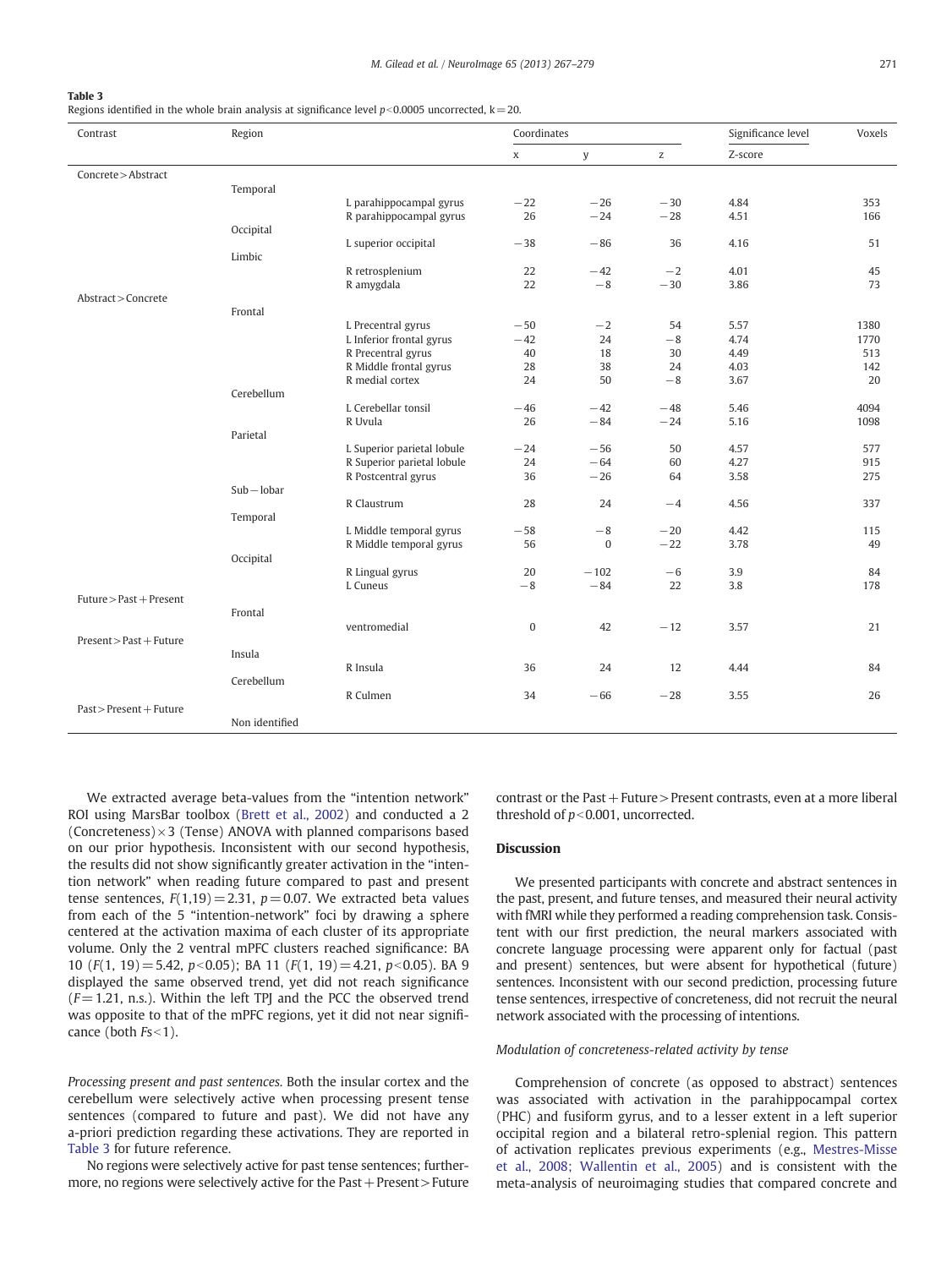<span id="page-5-0"></span>

Fig. 1. Modulation of concreteness-related activity by tense, shown on an inflated cortical surface. Upper left panel: ventral temporal activation elicited by the concrete-abstract contrast, irrespective of tense; upper right panel: concrete-abstract contrast for past tense; lower left panel: concrete-abstract contrast for present tense; lower right panel: concrete-abstract contrast for future tense. Activations are shown at an uncorrected threshold of  $p<0.01$  to show spatial extent. Activations in yellow survive a threshold of  $p<0.0005$ . (For interpretation of the references to color in this figure legend, the reader is referred to the web version of this article.)

abstract sentence processing ([Wang et al., 2010](#page-12-0)). The PHC had been traditionally implicated in spatial scene processing ([Epstein and](#page-11-0) [Kanwisher, 1998](#page-11-0)), visual-spatial imagery ([Ganis et al., 2004\)](#page-11-0), and memory for contextual episodic details ([Wagner et al., 1998](#page-12-0)). Since concrete language refers to physical objects and actions that are typically associated with well-defined spatial relations and sensory details (Schwanenfl[ugel and Shoben, 1983\)](#page-12-0), it is not surprising that the processing of concrete language involved PHC activation. Most importantly, our results revealed that the neural markers previously associated with concrete language processing were apparent only for past and present sentences, but were absent for future sentences.

This result is consistent with our prediction, which relied upon Construal-Level theory [\(Liberman and Trope, 2008; Trope and](#page-11-0) [Liberman, 2010\)](#page-11-0), and is not consistent with the predictions of the embodiment account (e.g., [Barsalou, 1999\)](#page-11-0). We employed a similar procedure to that used in the studies that provided support to the embodiment view (e.g., [Tettamanti et al., 2005\)](#page-12-0), and like these studies, we observed sensorimotor cortex activations associated with semantic processing. According to the embodiment view, the recruitment of modality-specific sensorimotor areas is a necessary part of semantic processing, and should be impervious to specific linguistic parameters such as tense. The fact that the neural markers of embodiment were eliminated in the future tense speaks against the idea of a necessary sensorimotor involvement in semantic processing.

While the experience of non-human animals is probably limited to events occurring in the "here-and-now," human beings can produce and comprehend language that refers to distant times and places as well as to hypothetical, non-existing states. This remarkable ability to conjure up imagined worlds requires us to somehow segregate representations of the factual and the hypothetical ([Gilead et al., 2012\)](#page-11-0); because our neural perceptual modules are primarily concerned with the task of accurately discovering factual reality, the reactivation of concrete sensorial images might be ill-suited when construing the meaning of hypothetical (rather than factual) actions.

Our finding is in line with previous behavioral studies that have indicated that concrete sensory-motor representations might be invoked to a lesser extent when processing hypothetical, counterfactual, and future events. For example, it has been shown that the well established phenomenon [\(Glenberg and Kaschak, 2002; Zwaan and Taylor, 2006\)](#page-11-0), whereby reading an action sentence (e.g., "unlocked the door") primes an actual, concrete motor response (e.g., hand rotation) is eliminated when subjects read sentences describing counterfactual situations (e.g., "wanted to unlock the door") [\(Zwaan et al., 2010\)](#page-12-0). Further evidence shows that imagination of future events (in comparison to remembrance of past events) is associated with fewer perceptual details [\(Anderson and Dewhurst, 2009\)](#page-11-0). Similarly, perceptual detail tends to be omitted [\(D'Argembeau and Van der Linden, 2004](#page-11-0)) and the effect of perceptual cues on judgment is attenuated ([Maglio and Trope, 2012](#page-11-0)) when thinking of temporally distant (vs. proximal) events. Finally, much behavioral evidence within construal level theory shows that processing of the distant- vs. proximal future, and of hypothetical- vs. certain events, is associated with a diminished reliance upon concrete mental representations (for reviews, see [Liberman and Trope, 2008; Trope and](#page-11-0) [Liberman, 2010\)](#page-11-0).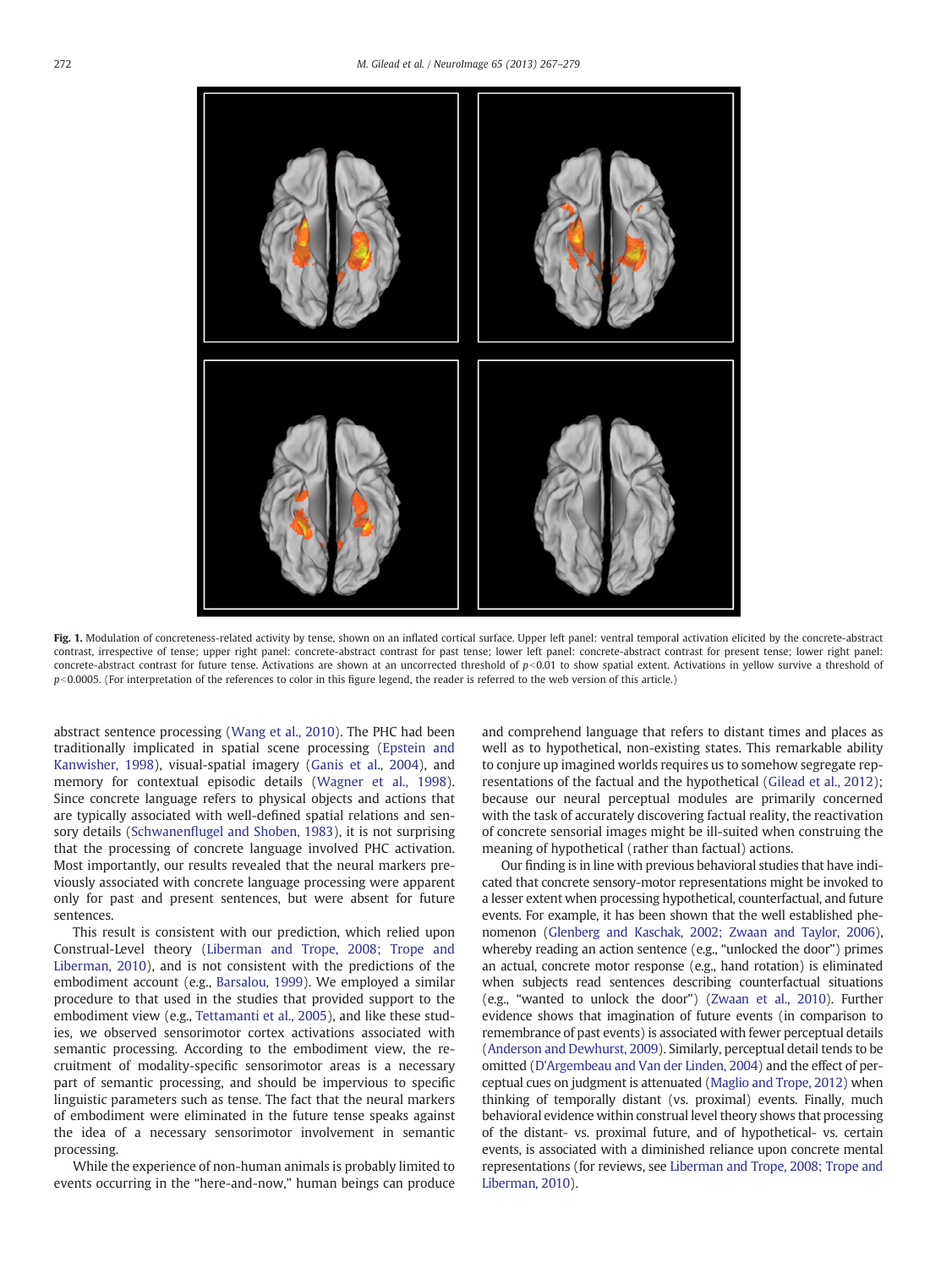<span id="page-6-0"></span>

Fig. 2. Parameter estimates. An asterisk above the graph bars denotes a significant Tense × Concreteness interaction; an asterisk below graph bars denotes a significant difference between Concrete and Abstract within the tense condition.

We think that our study extends these behavioral results in an important way. Embodiment theory is an account of mental representation that commits itself to the view that activity in sensory-motor regions is a necessary part of the mechanism of processing semantic meaning. In that respect, examining neural activity is the most direct test of the theory's predictions. The previous findings that behavioral markers of embodiment were attenuated in processing of (the more distant) future could, in principle, be due to downstream processes, that occur after embodied representations have been invoked. In other words, past behavioral findings allowed for the possibility that embodied representations were activated in the brain in processing of the future, yet were not revealed behaviorally due to additional processes.

Our findings are also consistent with previous psycho-linguistic fMRI studies that investigated the effect of negation on language processing ([Tettamanti et al., 2008; Tomasino et al., 2010\)](#page-12-0). These experiments have shown that reading sentences describing a motor action (e.g., "push the button") was associated with motor cortex activity. However, when these actions were negated (e.g., "do not push the button"), motor activation decreased. Negated events, like future ones, describe non-factual world-states and thus should not call upon the same sensory-motor systems with which we encounter reality ([Gilead et al., 2012](#page-11-0)). The present results join this previous work (e.g., [Tettamanti et al., 2008; Tomasino et al., 2010](#page-12-0)) in suggesting that the invocation of concrete/embodied representations is not mandatory, as initially suggested [\(Hauk et al., 2004\)](#page-11-0), but rather that it is part of a more intricate process by which meaning is construed.

There is an inconsistency between the current report and the results of the seminal study by [Tettamanti et al. \(2005\),](#page-12-0) which was the first to examine the neural correlates associated with processing concrete manual-action sentences. Based upon this previous study, we hypothesized that the concrete sentences in our study, which described manual actions, would activate fronto-parietal motor areas, which are typically active when performing such actions. Surprisingly, the comparison of concrete and abstract sentences did not reveal activations in motor-specific regions, and instead recruited areas associated with processing of concrete language at large. A closer look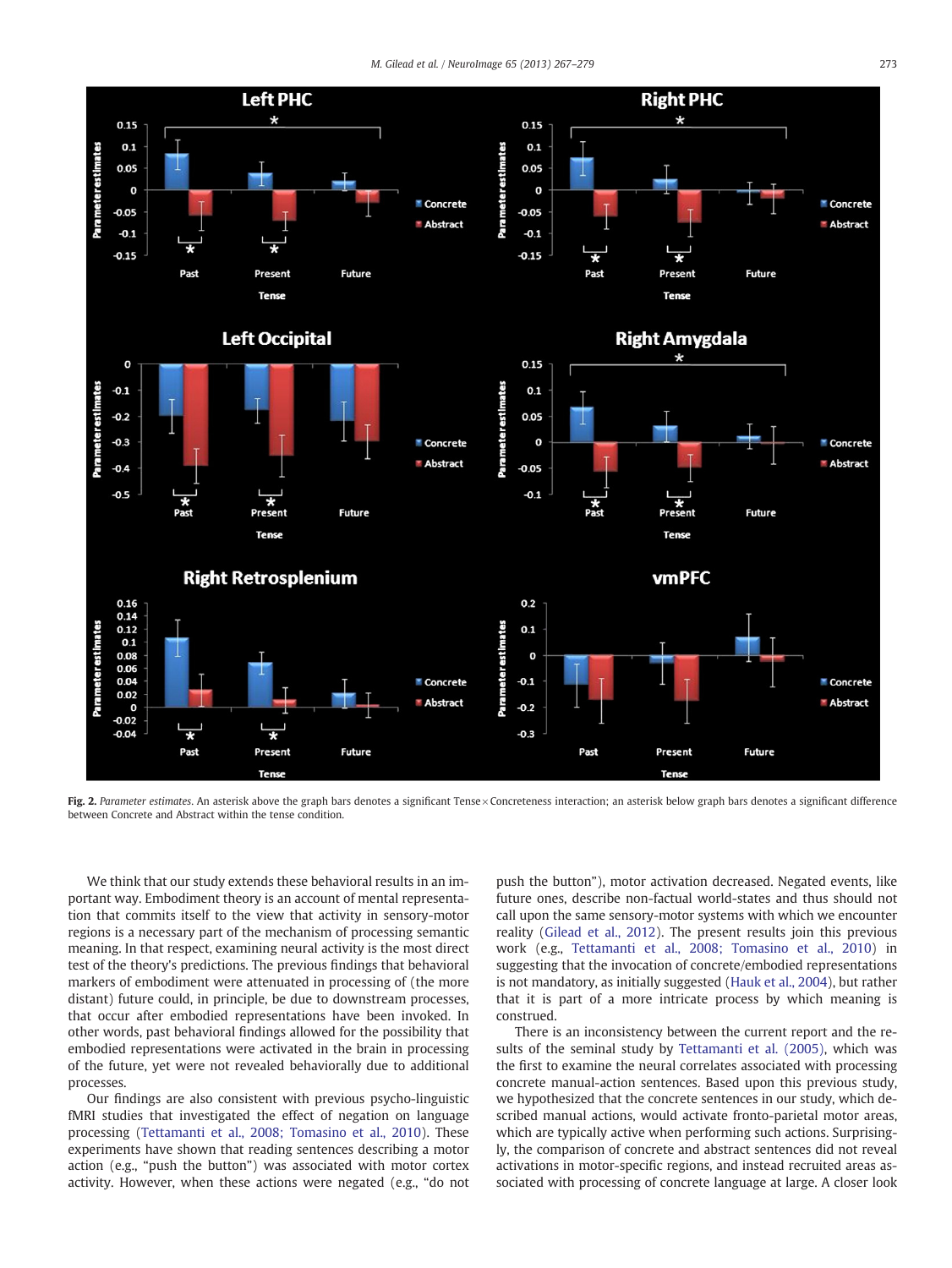<span id="page-7-0"></span>

Fig. 3. Activations associated with processing of future-tense sentences, shown on an inflated cortical surface. Activations shown in orange are at an uncorrected threshold of  $p<0.01$  to show spatial extent. Activations in yellow survive a threshold of  $p<$  0.0005. Activation maxima are also shown in Fig. 4. (For interpretation of the references to color in this figure legend, the reader is referred to the web version of this article.)



Fig. 4. The "intention network" identified by the ALE meta-analysis (Appendix A). Dark red (rightmost panel): Left TPJ; yellow: posterior cingulate cortex; white: mPFC (BA 9); light red: mPFC (BA 10); orange: mPFC (BA 11). The blue circle represents the activation maxima for Future>Past+Present contrast. (For interpretation of the references to color in this figure legend, the reader is referred to the web version of this article.)

at the action-sentence literature since Tettamanti's et al., (2005) study reveals that reported activation foci are subject to much variability and inconsistency. Specifically, to date five studies report activations associated with manual action sentences compared to abstract or non-manual action sentences: [Tettamanti et al. \(2005\)](#page-12-0) reports activation within the precentral gyrus, insula, posterior inferior parietal sulcus, posterior inferior temporal gyrus extending to the fusiform gyrus, and the middle temporal gyrus; [Willems et al. \(2010\)](#page-12-0) report activation of the superior frontal sulcus; [Moody and Gennari](#page-12-0) [\(2010\)](#page-12-0) report the middle frontal gyrus, anterior inferior frontal gyrus, and the inferior parietal lobule; [Desai et al. \(2010\)](#page-11-0) report the posterior central sulcus and inferior temporal sulcus extending to the fusiform gyrus; finally, [Tremblay and Small \(2011\)](#page-12-0) find the superior temporal gyrus. This variability in reported foci suggests that motor activation is not mandatory, but rather hinges upon the specifics of the sentential context.

Unlike most previous research, which made use of sentences in the imperative form or second and first person perspective (e.g., "I/You am/are cutting the paper"), the stimuli in our experiment were in a third person perspective (e.g., "He is cutting the paper"). It is possible that the comprehension of sentences in the third person is accompanied by visual imagery/simulation, while that of a first person perspective evokes a motor component. Indeed, a recent article by [Papeo et al.](#page-12-0) [\(2011\)](#page-12-0) used TMS to show that motor simulation occurs for sentences in the first, but not in the third person perspective; we are currently examining this question in our lab using behavioral and functional imaging techniques.

#### Processing future sentences

Our study was the first to examine the neural correlates associated with processing sentences in the three canonical temporal categories. We reasoned that processing sentences in the future tense (vs. the past and present tenses) would be associated with activation in regions implicated in processing of intentions. In the same way that when considering whether apples are salty, one might retrieve concrete memories of biting an apple; it is possible that when considering the sentence "Danny will kick the ball", one might retrieve memories of intending to kick a ball, or of someone else having that intention.

We performed a meta-analysis in order to identify the neural network that is involved in processing of intentions. This analysis yielded a network of regions consisting of the medial prefrontal cortex, the posterior cingulate cortex and the left temporo-parietal junction. We examined whether activation within this network would be greater for future tense sentences compared to past and present tense sentences. Our results showed the predicted trend,

however this effect was not significant. Furthermore, a closer analysis of various components of the network revealed that that the trend towards significance was solely due to activation of the vmPFC.

The evidence that ascribes a role to the vmPFC in prospection (e.g., [Okuda et al., 2003](#page-12-0)) and mentalizing (e.g., [Van Overwalle, 2009](#page-12-0)) is ample. In light of this, it remains possible that its association with linguistic futurity is related to its role in intention processing. However, much evidence links this region to numerous other cognitive functions such as valuation [\(Hare et al., 2009](#page-11-0)) and self-referential processing [\(D'Argembeau et al., 2005\)](#page-11-0). Thus, the current results do not permit us to draw a reverse-inference based upon its activation, and further research will be needed to delineate the nature of the futurity-related vmPFC activation.

#### Further effects of abstractness and concreteness

It is important to make clear that we do not adhere to a simplistic equation in which the neural correlates of abstract language processing are to be paralleled with those of future tense processing. One must keep in mind that while concrete sentences are defined positively (i.e., by a property they possess— a reference to tangible objects), abstract sentences, at least in our study, are defined by the properties they lack (they do not refer to tangible objects). Thus, the application of the subtractive method to the concreteabstract contrast should result in the neural markers of imagery or sensorimotor simulation processes; conversely, the outcome of subtracting concrete from abstract sentences is (a-priori) less informative and should reflect various factors such as processing difficulty and age of acquisition, which were not the focus of the current study. In light of this, we did not predict that activation within abstractness related regions would increase in the future tense. Indeed, consistent with previous research (e.g., [Pexman et al., 2007](#page-12-0)), our results show a rather non-specific, widespread activation for the Abstract-Concrete contrast. For the purpose of the current investigation, we believe that the most important observation was that none of these widespread abstractness-related activations displayed the same modulation by tense obtained with concreteness-related regions.

An unexpected finding from our study is that the region associated with future tense processing (vmPFC) was more active in concrete than in abstract sentence processing (although at liberal statistical threshold of  $p<0.05$ , relative to the threshold of  $p<0.0005$  which was used to reliably identify the concreteness-related network). If it were the case that the vmPFC activation reflected sensorimotor simulation/mental imagery processes, this result would have been at odds with our prediction. However, based upon much previous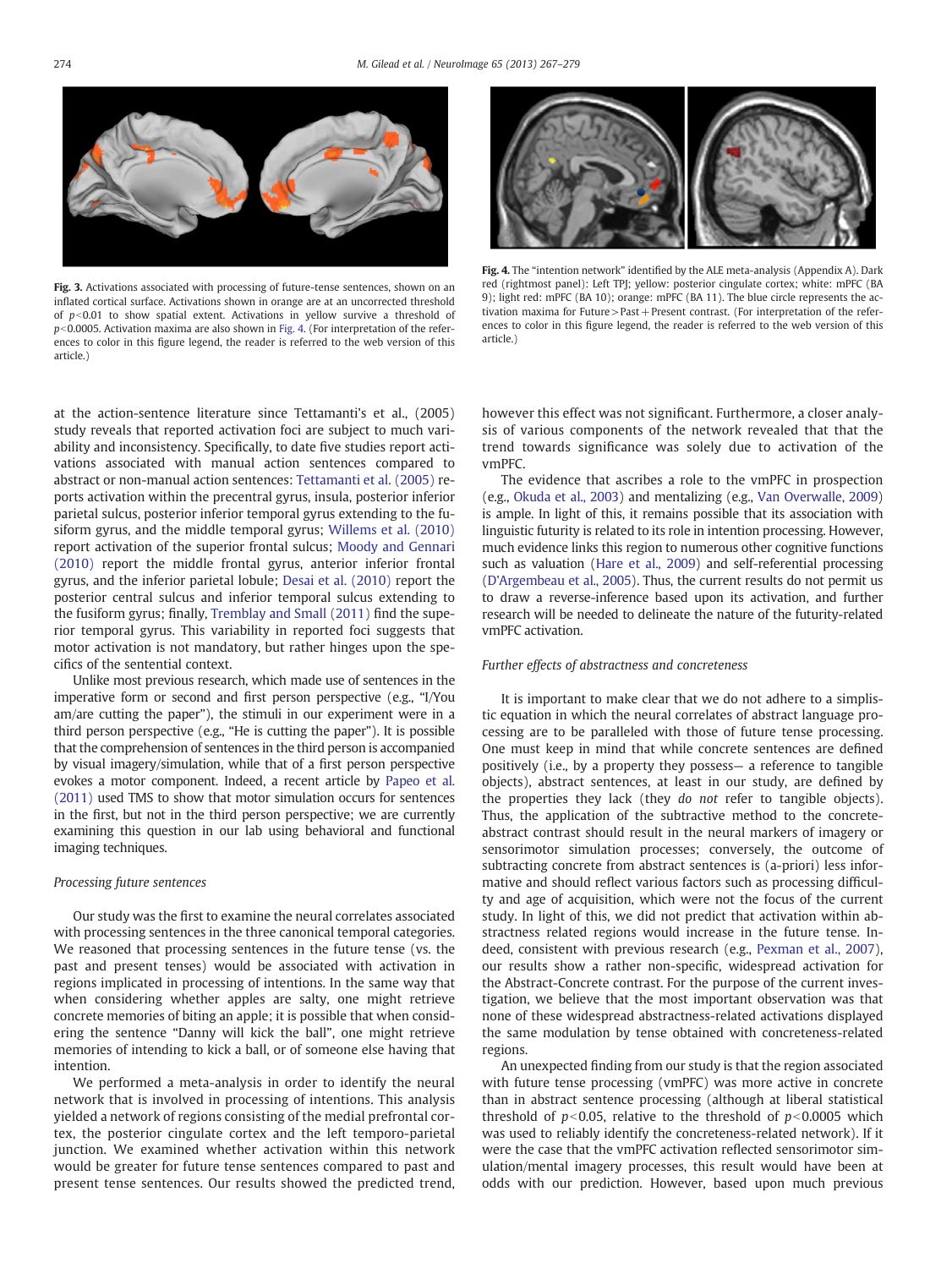Table 4 The "intention processing network" identified by the ALE meta-analysis.

| Region   |                                       |      | Coordinates |    | ALE.              | Volume<br>$\rm (mm^3)$ |
|----------|---------------------------------------|------|-------------|----|-------------------|------------------------|
|          |                                       | X    | y           | Z  |                   |                        |
| Temporal |                                       |      |             |    |                   |                        |
|          | L temporo-parietal junction $-48 -62$ |      |             |    | 26 0.02091        | 672                    |
| Frontal  |                                       |      |             |    |                   |                        |
|          | $v$ mPFC $(BA 10)$                    | $-4$ | 58          |    | $-2$ 0.02554      | 656                    |
|          | mPFC (BA 11)                          | $-4$ |             |    | $44 - 20 0.01844$ | 432                    |
|          | $dmPFC$ (BA 9)                        | $-2$ | 52          |    | 22 0.01792 224    |                        |
| Parietal |                                       |      |             |    |                   |                        |
|          | Posterior cingulate                   |      | $-6 - 58$   | 26 | 0.02143           | 384                    |

literature, it is unequivocally accepted that the vmPFC is not part of the human sensorimotor cortex, and hence its activation is highly unlikely to reflect mental imagery processes; instead, as noted earlier, extant neuroimaging and neuropsychological evidence suggest that the vmPFC is involved in higher-order cognitive functions such as prospection and mentalizing (e.g., [Okuda et al., 2003; Van](#page-12-0) [Overwalle, 2009\)](#page-12-0). What could explain the greater activation of the vmPFC for concrete rather than abstract sentences in our study? It is possible that concrete sentences are more easily interpreted in terms of the actor's intentions than abstract sentences. For example the sentences "slammed the door" or "opened the fridge" convey the actor's state of mind and intention, more than "focused the energy" or "quantified the odds". It is possible that this inherent difference is the reason why concrete language engages the vmPFC to a greater extent. We intend to further investigate this interesting possibility in future studies.

#### Similarities and differences between past and future

Our ability to "transcend the here and now" requires access to a reservoir of mental content upon which we can build imaginary scenarios. Indeed, much previous research has suggested an overlap between the neural systems which allow us to imagine future worlds and those with which we recollect the past (e.g., [Schacter et al., 2007;](#page-12-0) [Buckner and Carroll, 2007\)](#page-11-0). This important branch of research also highlighted the phenomenological similarities between thinking of tomorrow and yesterday, which differ from the today in terms of the immediacy of experience.

This phenomenological difference might have been reflected in our study by diminished insular activation for present and future tense sentences (compared to present tense). The insular cortex is involved in the experience of agency ([Farrer and Frith, 2002](#page-11-0)) and awareness [\(Craig, 2009](#page-11-0)). It is possible that a reduced insular involvement captures the lacking immediacy the past and future entail. It should be noted that we did not predict insular activation effect a-priori, and thus, this interpretation is no more than a post-hoc speculation.<sup>4</sup>

Despite the similarities between past- and future-thought, it is self-evident that they are not one of the same. It is an absolute necessity for cognitive agents to sharply distinguish between factual (past and present) and hypothetical (future) events ([Gilead et al.,](#page-11-0) [2012](#page-11-0)). It appears that due to the grave importance of this distinction, the factual/hypoethical (or realis/irrealis) dimension permeates the inner-substrates of our language [\(Pinker, 2007](#page-12-0)) and as the current study shows, is reflected in the way our brains process meaning.

#### Acknowledgments

M.G. wishes to thank Galit Yovel, Niv Reggev, Talya Sadeh, Neta Eldar, Zvee Gilead, Ruth Gilead, Miri Perkas, Rani Moran, Naama Friedman, Uri Hadar, Talma Hendler, Ravit Nusinsson, Oren Shapira and Yaacov Trope for their helpful advice and assistance.

This work was supported by The Israel Science Foundation (grant no. 92/12 to N.L.; grant no. 350/10 to A.M.)

#### Appendix A. Defining the "intention network"

In order to accurately compare the future-related activations found in our study with past research on processing of intentions (i.e., mentalizing and prospection), we conducted a meta-analysis of the fMRI literature on prospection using the activation likelihood estimation (ALE) method [\(Laird et al., 2005](#page-11-0)) and the GingerALE 2.1.1 program [\(http://www.brainmap.org\)](http://www.brainmap.org). We subsequently compared the results of this meta-analysis with previous meta-analyses of mentalizing studies [\(Van Overwalle, 2009; Van Overwalle and](#page-12-0) [Baetens, 2009](#page-12-0)).

We searched (June, 2012) the Web of Science database ([http://](http://apps.webofknowledge.com) [apps.webofknowledge.com\)](http://apps.webofknowledge.com) using the keywords "prospection" or "future" in the title field, and then searched within these results with the key word 'fMRI'. This yielded a total of 121 papers. We further incorporated 6 studies reported in a previous meta-analysis of prospection and self-projection ([Spreng et al., 2009\)](#page-12-0) and then added all studies which cited one of the 3 most prominent papers on prospection ([Okuda et al., 2003; Szpunar et al., 2007; Addis et](#page-12-0) [al., 2007](#page-12-0)) to our pool (a total of 631 papers). For our final analysis we selected fMRI studies which contrasted the envisioning or planning of events with various control tasks which are not prospection-related. The final list included 9 studies reported in [Table 1.](#page-3-0)

ALE maps were created using a full-width half-maximum (FWHM) of 10 mm. The 3D Gaussian distributions were then summed to create an ALE map estimating each voxel's activation likelihood across the entire set of studies. Statistical significance was determined by a permutation test of randomly generated foci using the default GingerALE 2.1.1 parameters. Five thousand permutations were computed using the same FWHM value, and the same number of foci was used in computing the ALE values. All permutation tests were thresholded by a false discovery rate (FDR) value of  $p<0.05$  and by clusters of suprathreshold voxels exceeding  $200 \text{ mm}^3$ .

We wished to restrict our results to only include clusters which are also consistently active during the processing of other people's intentions, beliefs and goals ("mentalizing"). To that purpose, we compared the location of foci from the prospection meta-analysis to those reported in previously published meta-analyses of mentalizing tasks [\(Van Overwalle, 2009; Van Overwalle and](#page-12-0) [Baetens, 2009](#page-12-0)).

The prospection meta-analysis resulted in 5 activation foci: three clusters covering the ventral and dorsal aspect of the mPFC, a cluster within the posterior cingulate cortex, and a cluster near the left temporo-parietal junction (Table 4). Upon comparison with previously published mentalizing meta-analyses ([Van Overwalle, 2009;](#page-12-0) [Van Overwalle and Baetens, 2009\)](#page-12-0) it was revealed that the prospection network found in our meta-analysis is a sub-set of the larger mentalizing network (which additionally includes the right temporo-parietal junction); hence, the conjunction of the two networks remained identical to the prospection network in itself.

<sup>4</sup> Furthermore, insular activation is frequent in neuroimaging studies, and is associated with many diverse cognitive functions (Chang et al., 2012). In light of this, it is especially difficult to draw reverse-inferences based upon insular activation.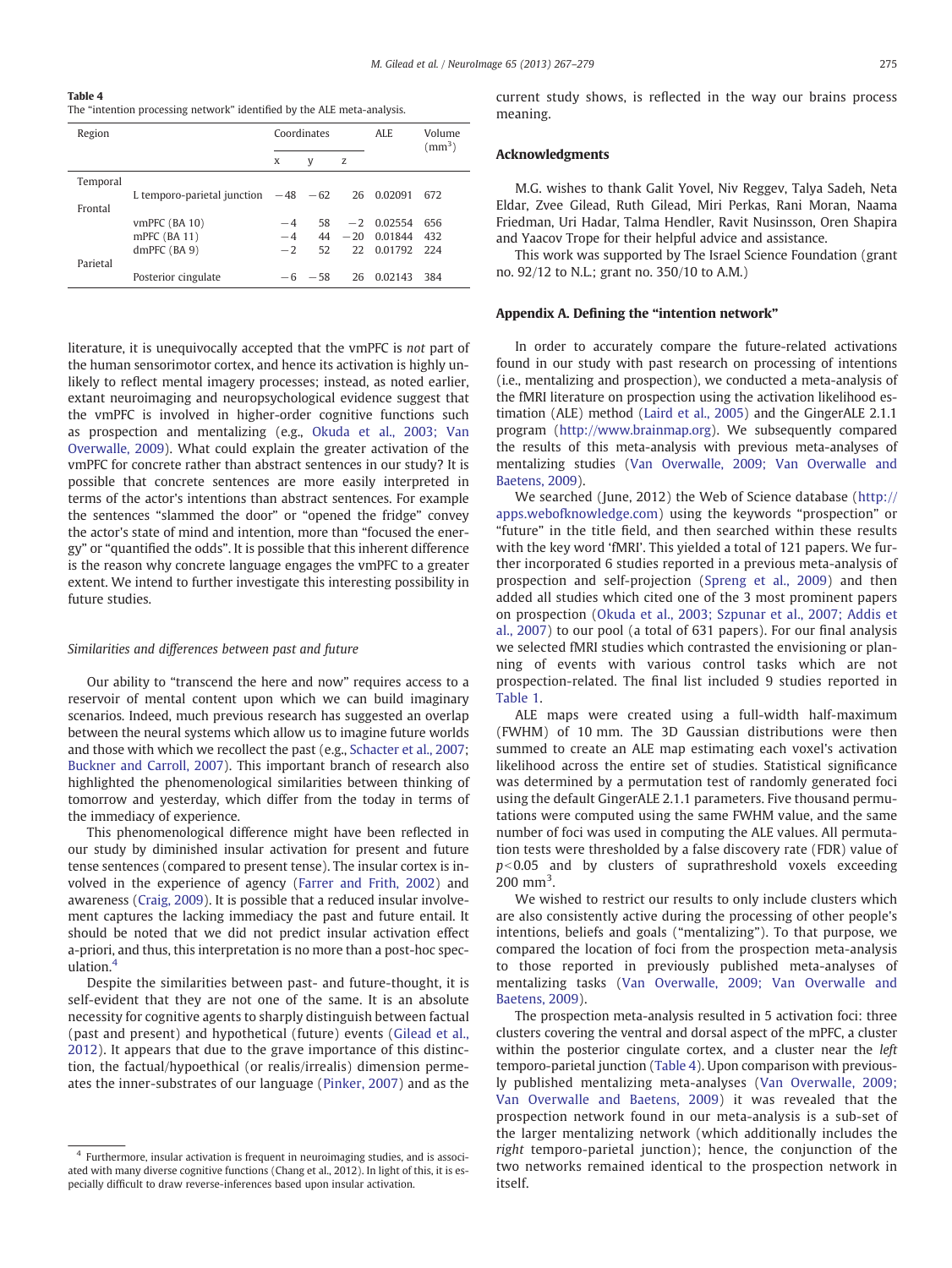$\overline{\phantom{a}}$ 

### 276 M. Gilead et al. / NeuroImage 65 (2013) 267–279

J.

### Appendix B

| Concrete                                 |                                   |                                   |                                   |
|------------------------------------------|-----------------------------------|-----------------------------------|-----------------------------------|
| English past                             | <b>Future Hebrew</b>              | Present Hebrew                    | Past Hebrew                       |
| Pulled the string                        | ימתח את המיתר                     | מותח את המיתר                     | מתח את המיתר                      |
| Vacuumed the rug                         | ישאב את השטיח                     | שואב את השטיח                     | שאב את השטיח                      |
| Polished the trophy<br>Seasoned the fish | ימרק את הגביע<br>יתבל את הדג      | ממרק את הגביע<br>מתבל את הדג      | מירק את הגביע<br>תיבל את הדג      |
| Inserted the needle                      | יחדיר את המחט                     | מחדיר את המחט                     | החדיר את המחט                     |
| Blew up the balloon                      | יפוצץ את הבלון                    | מפוצץ את הבלון                    | פוצץ את הבלון                     |
| Took off the coat                        | יפשוט את המעיל                    | פושט את המעיל                     | פשט את המעיל                      |
| Crushed the can                          | ימעך את הפחית                     | מועך את הפחית                     | מעך את הפחית                      |
| Plucked the hair                         | ימרוט את השערה                    | מורט את השערה                     | מרט את השערה                      |
| Absorbed the water                       | יספוג את המים                     | סופג את המים                      | ספג את המים                       |
| Punched the ticket<br>Put the book       | ינקב את הכרטיסייה<br>יניח את הספר | מנקב את הכרטיסייה<br>מניח את הספר | ניקב את הכרטיסייה<br>הניח את הספר |
| Knitted the scarf                        | יסרוג את הצעיף                    | סורג את הצעיף                     | סרג את הצעיף                      |
| Turned the plate                         | יהפוך את הצלחת                    | הופך את הצלחת                     | הפך את הצלחת                      |
| Sealed the hole                          | יאטום את החור                     | אוטם את החור                      | אטם את החור                       |
| Closed the shutter                       | יסגור את התריס                    | סוגר את התריס                     | סגר את התריס                      |
| Planted the seedling                     | ייטע את השתיל                     | נוטע את השתיל                     | נטע את השתיל                      |
| Changed the tire                         | יחליף את הגלגל                    | מחליף את הגלגל                    | החליף את הגלגל                    |
| Ripped the cable                         | יתלוש את הכבל                     | תולש את הכבל                      | תלש את הכבל                       |
| Stirred the soup                         | יבחוש את המרק                     | בוחש את המרק                      | בחש את המרק                       |
| Mowed the lawn                           | יכסח את הדשא                      | מכסח את הדשא                      | כיסח את הדשא                      |
| Sipped the drink<br>Shortened the dress  | ילגום את המשקה<br>יקצר את השמלה   | לוגם את המשקה<br>מקצר את השמלה    | לגם את המשקה<br>קיצר את השמלה     |
| Unloaded the boxes                       | יפרוק את הארגזים                  | פורק את הארגזים                   | פרק את הארגזים                    |
| Slammed the door                         | יטרוק את הדלת                     | טורק את הדלת                      | טרק את הדלת                       |
| Filled the pot                           | ימלא את הסיר                      | ממלא את הסיר                      | מילא את הסיר                      |
| Cut the cloth                            | יחתוך את הבד                      | חותך את הבד                       | חתך את הבד                        |
| Rolled up the sleeve                     | יפשיל את השרוול                   | מפשיל את השרוול                   | הפשיל את השרוול                   |
| Dusted the CD's                          | יאבק את הדיסקים                   | מאבק את הדיסקים                   | איבק את הדיסקים                   |
| Licked the ice cream                     | ילקק את הגלידה                    | מלקק את הגלידה                    | ליקק את הגלידה                    |
| Loosened the knot                        | יתיר את הקשר                      | מתיר את הקשר                      | התיר את הקשר                      |
| Framed the picture<br>Drew the map       | ימסגר את התמונה                   | ממסגר את התמונה                   | מיסגר את התמונה                   |
| Crumbled the cookie                      | ימשוך את המפה<br>יפורר את העוגייה | מושך את המפה<br>מפורר את העוגייה  | משך את המפה<br>פורר את העוגייה    |
| Fried the omelet                         | יטגן את החביתה                    | מטגן את החביתה                    | טיגן את החביתה                    |
| Lit the fire                             | ידליק את האש                      | מדליק את האש                      | הדליק את האש                      |
| Nailed the plank                         | ימסמר את הקרש                     | ממסמר את הקרש                     | מיסמר את הקרש                     |
| Smoked the pipe                          | יעשן את המקטרת                    | מעשן את המקטרת                    | עישן את המקטרת                    |
| Cut the ribbon                           | יגזור את הסרט                     | גוזר את הסרט                      | גזר את הסרט                       |
| Covered the matzos                       | יכסה את המצות                     | מכסה את המצות                     | כיסה את המצות                     |
| Turned off the air<br>conditioner        | יכבה את המזגן                     | מכבה את המזגן                     | כיבה את המזגן                     |
| Floured the baking dish                  | יקמח את התבנית                    | מקמח את התבנית                    | קימח את התבנית                    |
| Chased away the                          | יסלק את היונים                    | מסלק את היונים                    | סילק את היונים                    |
| pigeons                                  |                                   |                                   |                                   |
| Washed the undershirt                    | יכבס את הגופייה                   | מכבס את הגופייה                   | כיבס את הגופייה                   |
| Shaked the bottle                        | ינער את הבקבוק                    | מנער את הבקבוק                    | ניער את הבקבוק                    |
| Emptied the bucket                       | ירוקן את הדלי                     | מרוקן את הדלי                     | רוקן את הדלי                      |
| Wore the sweatshirt                      | ילבש את הסווטשירט                 | לובש את הסווטשירט                 | לבש את הסווטשירט                  |
| Erased the picture                       | ימחק את הציור                     | מוחק את הציור                     | מחק את הציור                      |
| Washed the apple<br>Salted the roast     | ירחץ את התפוח<br>ימליח את הצלי    | רוחץ את התפוח<br>ממליח את הצלי    | רחץ את התפוח<br>המליח את הצלי     |
| Wrapped the rope                         | ילפף את החבל                      | מלפף את החבל                      | ליפף את החבל                      |
| Drew near the chair                      | יקרב את הכיסא                     | מקרב את הכיסא                     | קירב את הכיסא                     |
| Crumpled the                             | יקמט את המטפחת                    | מקמט את המטפחת                    | קימט את המטפחת                    |
| handkerchief                             |                                   |                                   |                                   |
| Opened the refrigerator                  | יפתח את המקרר                     | פותח את המקרר                     | פתח את המקרר                      |
| Dropped the key                          | ישמוט את המפתח                    | שומט את המפתח                     | שמט את המפתח                      |
| Held the candle                          | יאחוז את הנר                      | אוחז את הנר                       | אחז את הנר                        |
| Extinguished the<br>cigarette            | יאפר את הסיגרייה                  | מאפר את הסיגרייה                  | איפר את הסיגרייה                  |
| Shut the windows<br>Crushed the garlic   | יגיף את החלונות                   | מגיף את החלונות                   | הגיף את החלונות                   |
| Threaded the bead                        | יכתוש את השום<br>ישחיל את החרוז   | כותש את השום<br>משחיל את החרוז    | כתש את השום<br>השחיל את החרוז     |
| Tied the laces                           | יקשור את השרוכים                  | קושר את השרוכים                   | קשר את השרוכים                    |
| Smashed the mug                          | ינתץ את הספל                      | מנתץ את הספל                      | ניתץ את הספל                      |
| Ate the sandwich                         | יזלול את הכריך                    | זולל את הכריך                     | זלל את הכריך                      |
| Paved the sidewalk                       | ירצף את המדרכה                    | מרצף את המדרכה                    | ריצף את המדרכה                    |
| Locked the locker                        | ינעל את הלוקר                     | נועל את הלוקר                     | נעל את הלוקר                      |
| Drew away the fan                        | ירחיק את המאוורר                  | מרחיק את המאוורר                  | הרחיק את המאוורר                  |
| Cracked the nut                          | יפצח את האגוז                     | מפצח את האגוז                     | פיצח את האגוז                     |
| Sawed the tree<br>Brushed the hair       | ינסר את העץ<br>יבריש את השיער     | מנסר את העץ<br>מבריש את השיער     | ניסר את העץ<br>הבריש את השיער     |
|                                          |                                   |                                   |                                   |

#### Appendix **B** (continued)

| Concrete                                     |                                    |                                    |                                    |
|----------------------------------------------|------------------------------------|------------------------------------|------------------------------------|
| English past                                 | Future Hebrew                      | Present Hebrew                     | Past Hebrew                        |
| Loaded the gun                               | יטען את האקדח                      | טוען את האקדח                      | טען את האקדח                       |
| Shook the test tube<br>Put on the bracelet   | יטלטל את המבחנה<br>יענוד את הצמיד  | מטלטל את המבחנה<br>עונד את הצמיד   | טלטל את המבחנה<br>ענד את הצמיד     |
| Tarred the roof                              | יזפת את הגג                        | מזפת את הגג                        | זיפת את הגג                        |
| Rubbed the oil                               | ימשח את השמן                       | מושח את השמן                       | משח את השמן                        |
| Carved the statue                            | יגלף את הפסל                       | מגלף את הפסל                       | גילף את הפסל                       |
| Stirred the cream                            | יערבל את השמנת                     | מערבל את השמנת                     | עירבל את השמנת                     |
| Wrapped the gift                             | יעטוף את המתנה                     | עוטף את המתנה                      | עטף את המתנה                       |
| Scattered the coins<br>Crushed the fly       | יפזר את המטבעות<br>ימחץ את הזבוב   | מפזר את המטבעות                    | פיזר את המטבעות                    |
| Tucked the                                   | יתחב את הממחטה                     | מוחץ את הזבוב<br>תוחב את הממחטה    | מחץ את הזבוב<br>תחב את הממחטה      |
| handkerchief<br>Set up the tent              | יקים את האוהל                      | מקים את האוהל                      | הקים את האוהל                      |
| Squirted the syrup                           | יזליף את הסירופ                    | מזליף את הסירופ                    | הזליף את הסירופ                    |
| Stapeled the pages                           | ישדך את הדפים                      | משדך את הדפים                      | שידך את הדפים                      |
| Soaped the leg                               | יסבן את הרגל                       | מסבן את הרגל                       | סיבן את הרגל                       |
| Ripped the sock                              | יקרע את הגרב                       | קורע את הגרב                       | קרע את הגרב                        |
| Threw the gum<br>Raked the leaves            | ישליך את המסטיק<br>יגרוף את העלים  | משליך את המסטיק<br>גורף את העלים   | השליך את המסטיק<br>גרף את העלים    |
| Took off the glasses                         | יוריד את המשקפיים                  | מוריד את המשקפיים                  | הוריד את המשקפיים                  |
| Served the cake                              | יגיש את העוגה                      | מגיש את העוגה                      | הגיש את העוגה                      |
| Ironed the tie                               | יגהץ את העניבה                     | מגהץ את העניבה                     | גיהץ את העניבה                     |
| Picked up the mess                           | יאסוף את הלכלור                    | אוסף את הלכלוך                     | אסף את הלכלוך                      |
| Shaved off the                               | יגלח את השפם                       | מגלח את השפם                       | גילח את השפם                       |
| mustache<br>Crushed the tomatoes             |                                    |                                    |                                    |
| Scraped the tray                             | ירסק את העגבניות<br>יקרצף את המגש  | מרסק את העגבניות<br>מקרצף את המגש  | ריסק את העגבניות<br>קירצף את המגש  |
| Sharpened the pencil                         | יחדד את העפרוו                     | מחדד את העפרון                     | חידד את העפרון                     |
| Took out the wallet                          | ישלוף את הארנק                     | שולף את הארנק                      | שלף את הארנק                       |
| Hoisted up the closet                        | יעלה את הארון                      | מעלה את הארון                      | העלה את הארון                      |
| Foamed the milk                              | יקציף את החלב                      | מקציף את החלב                      | הקציף את החלב                      |
| Bent the spoon                               | יכופף את הכפית                     | מכופף את הכפית                     | כופף את הכפית                      |
| Ate the salad<br>Unraveled the sweater       | יאכל את הסלט<br>יפרום את הסוודר    | אוכל את הסלט<br>פורם את הסוודר     | אכל את הסלט<br>פרם את הסוודר       |
| Sliced the bread                             | יפרוס את הלחם                      | פורס את הלחם                       | פרס את הלחם                        |
| Glued the stamp                              | ידביק את הבול                      | מדביק את הבול                      | הדביק את הבול                      |
| Twisted the rod                              | יעקם את המוט                       | מעקם את המוט                       | עיקם את המוט                       |
| Passed the package                           | יעביר את החבילה                    | מעביר את החבילה                    | העביר את החבילה                    |
| Removed the bandage                          | יסיר את הפלסטר                     | מסיר את הפלסטר                     | הסיר את הפלסטר                     |
| Copied the page<br>Rolled down the cart      | ישכפל את הדף<br>ידרדר את העגלה     | משכפל את הדף<br>מדרדר את העגלה     | שיכפל את הדף<br>דירדר את העגלה     |
| Cut the watermelon                           | יחצה את האבטיח                     | חוצה את האבטיח                     | חצה את האבטיח                      |
| Peeled the cucumber                          | יקלף את המלפפון                    | מקלף את המלפפון                    | קילף את המלפפון                    |
| Rotated the wheel                            | יסובב את ההגה                      | מסובב את ההגה                      | סובב את ההגה                       |
| Sprayed the paint                            | ירסס את הצבע                       | מרסס את הצבע                       | ריסס את הצבע                       |
| Planted the flower                           | ישתול את הפרח                      | שותל את הפרח                       | שתל את הפרח                        |
| Buttoned the shirt<br>Poured the beer        | יכפתר את החולצה<br>ישפוך את הבירה  | מכפתר את החולצה<br>שופך את הבירה   | כיפתר את החולצה<br>שפך את הבירה    |
| Wiped the dust                               | ינגב את האבק                       | מנגב את האבק                       | ניגב את האבק                       |
| Broke the sign                               | ישבור את השלט                      | שובר את השלט                       | שבר את השלט                        |
| Scratched the ticket                         | יגרד את הכרטיס                     | מגרד את הכרטיס                     | גירד את הכרטיס                     |
| Inflated the mattress                        | ינפח את המזרון                     | מנפח את המזרון                     | ניפח את המזרון                     |
| Colored the doorstep                         | יצבע את המשקוף                     | צובע את המשקוף                     | צבע את המשקוף                      |
| Oiled the pan<br>Wiped away the tears        | ישמן את המחבת<br>ימחה את הדמעות    | משמן את המחבת<br>מוחה את הדמעות    | שימן את המחבת<br>מחה את הדמעות     |
| Dropped the pen                              | יפיל את העט                        | מפיל את העט                        | הפיל את העט                        |
| Stacked the books                            | יערום את הספרים                    | עורם את הספרים                     | ערם את הספרים                      |
| Scraped the floor                            | ישפשף את הרצפה                     | משפשף את הרצפה                     | שיפשף את הרצפה                     |
| Picked the orange                            | יקטוף את התפוז                     | קוטף את התפוז                      | קטף את התפוז                       |
| Hung the towel                               | יתלה את המגבת                      | תולה את המגבת                      | תלה את המגבת                       |
| Flew the plane                               | יעיף את האווירון                   | מעיף את האווירון                   | העיף את האווירון                   |
| Lit up the fireplace<br>Embedded the diamond | יבעיר את האח<br>ישבץ את היהלום     | מבעיר את האח<br>משבץ את היהלום     | הבעיר את האח<br>שיבץ את היהלום     |
| Tasted the pie                               | יטעם את הפשטידה                    | טועם את הפשטידה                    | טעם את הפשטידה                     |
| Filed the nail                               | ישייף את הציפורניים                | משייף את הציפורניים                | שייף את הציפורניים                 |
| Mixed the notes                              | יערבב את הפתקים                    | מערבב את הפתקים                    | עירבב את הפתקים                    |
| Distributed the forms                        | יחלק את הטפסים                     | מחלק את הטפסים                     | חילק את הטפסים                     |
| Stitched the button                          | יתפור את הכפתור                    | תופר את הכפתור                     | תפר את הכפתור                      |
| Dug the fork                                 | ינעץ את המזלג                      | נועץ את המזלג                      | נעץ את המזלג                       |
| Blew the bubble<br>Folded the underwear      | יפריח את הבועה<br>יקפל את התחתונים | מפריח את הבועה<br>מקפל את התחתונים | הפריח את הבועה<br>קיפל את התחתונים |
| Welded the metal                             | ילחים את המתכת                     | מלחים את המתכת                     | הלחים את המתכת                     |
| Painted the wall                             | יסייד את הקיר                      | מסייד את הקיר                      | סייד את הקיר                       |
| Sealed the envelope                          | יחתום את המעטפה                    | חותם את המעטפה                     | חתם את המעטפה                      |
| Rolled the threads                           | יגלגל את החוטים                    | מגלגל את החוטים                    | גילגל את החוטים                    |

Threw the clothes זרק את הבגדים ורק את הבגדים יזרוק את הבגדים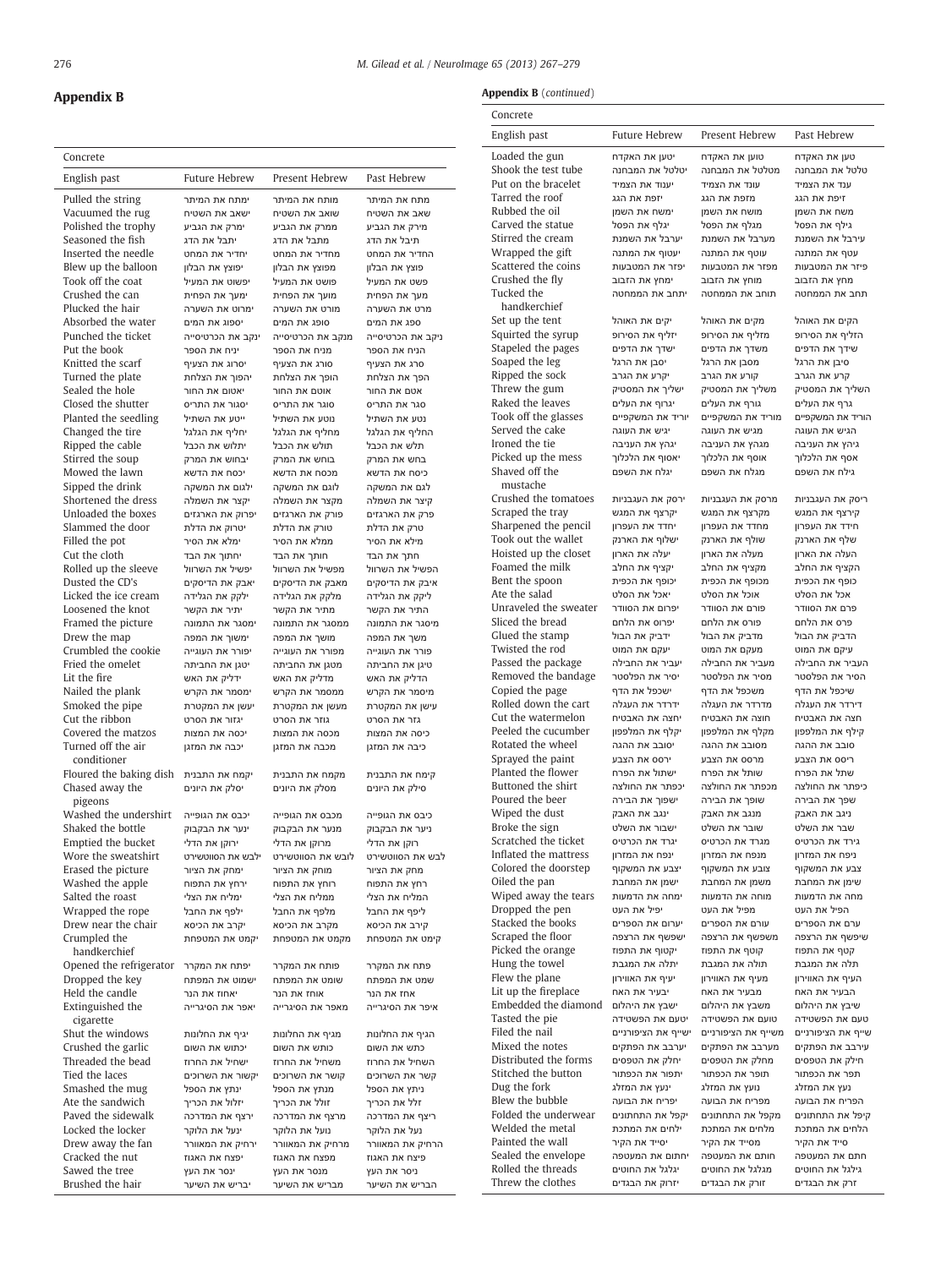#### Appendix B (continued)

| <b>Appendix B</b> (continued)            |                                   |                                   |                                   | Appendix             |
|------------------------------------------|-----------------------------------|-----------------------------------|-----------------------------------|----------------------|
| Concrete                                 |                                   |                                   |                                   | Abstract             |
| English past                             | <b>Future Hebrew</b>              | Present Hebrew                    | Past Hebrew                       | English              |
| Took the football                        | יקח את הכדורגל                    | לוקח את הכדורגל                   | לקח את הכדורגל                    | Took the             |
| Loosened the screws                      | ירופף את הברגים                   | מרופף את הברגים                   | רופף את הברגים                    | Lost the             |
| Burned the papers                        | ישרוף את הניירות                  | שורף את הניירות                   | שרף את הניירות                    | Complet              |
| Wrote the letter                         | יכתוב את המכתב                    | כותב את המכתב                     | כתב את המכתב                      | Asked fo             |
| Cleared the dishes                       | יפנה את הכלים                     | מפנה את הכלים                     | פינה את הכלים                     | Divided              |
| Washed the bowl                          | ישטוף את הקערה                    | שוטף את הקערה                     | שטף את הקערה                      | Conceal              |
| Watered the plant                        | ישקה את העציץ                     | משקה את העציץ                     | השקה את העציץ                     | Focused              |
| Wore the robe                            | יעטה את הגלימה                    | עוטה את הגלימה                    | עטה את הגלימה                     | Loved tl             |
| Grilled the steak<br>Adjusted the mirror | יצלה את הסטייק<br>יכוון את המראה  | צולה את הסטייק                    | צלה את הסטייק                     | Recount<br>Split the |
| Drew the curtain                         | יסיט את הוילון                    | מכוון את המראה<br>מסיט את הוילון  | כיוון את המראה<br>הסיט את הוילון  | Defined              |
| Packed the suitcase                      | יארוז את המזוודה                  | אורז את המזוודה                   | ארז את המזוודה                    | requir               |
| Squeezed the juice                       | יסחט את המיץ                      | סוחט את המיץ                      | סחט את המיץ                       | Distorte             |
|                                          |                                   |                                   |                                   | Suspend              |
| Abstract                                 |                                   |                                   |                                   | Solved t             |
| English past                             | Future Hebrew                     | Present Hebrew                    | Past Hebrew                       | Renewe               |
|                                          |                                   |                                   |                                   | Deducte              |
| Conceived the invention<br>Prevented the | יהגה את ההמצאה                    | הוגה את ההמצאה                    | הגה את ההמצאה                     | Disrupte             |
| embarrassment                            | ימנע את המבוכה                    | מונע את המבוכה                    | מנע את המבוכה                     | Cataloge             |
| Fulfilled the wish                       | יגשים את המשאלה                   | מגשים את המשאלה                   | הגשים את המשאלה                   | Abando               |
| Defiled the memory                       | יחלל את הזיכרון                   | מחלל את הזיכרון                   | חילל את הזיכרון                   | Brought              |
| Expressed the feelings                   | יביע את הרגשות                    | מביע את הרגשות                    | הביע את הרגשות                    | chang                |
| Missed the deadline                      | יפספס את המועד                    | מפספס את המועד                    | פיספס את המועד                    | Reduced              |
| Stopped the execution                    | יעצור את הביצוע                   | עוצר את הביצוע                    | עצר את הביצוע                     | Enabled              |
| Quantified the odds                      | יכמת את הסיכויים                  | מכמת את הסיכויים                  | כימת את הסיכויים                  |                      |
| Contradicted the                         | יסתור את העדות                    | סותר את העדות                     | סתר את העדות                      | Organiz<br>Diverted  |
| testimony                                |                                   |                                   |                                   | Suspend              |
| Hated the summer                         | ישנא את הקיץ                      | שונא את הקיץ                      | שנא את הקיץ                       | Minimiz              |
| Recognized the                           | יכיר את המגבלות                   | מכיר את המגבלות                   | הכיר את המגבלות                   | <b>Iustified</b>     |
| limitations                              |                                   |                                   |                                   | Ranked               |
| Earned the amount                        | ירוויח את הסכום                   | מרוויח את הסכום                   | הרוויח את הסכום                   | Demand               |
| Formulated the concept                   | יגבש את הרעיון                    | מגבש את הרעיון                    | גיבש את הרעיון                    | Worsen               |
| Encoded the message                      | יצפין את המסר                     | מצפין את המסר                     | הצפין את המסר                     | Limited              |
| Acknowledged the<br>contribution         | יוקיר את התרומה                   | מוקיר את התרומה                   | הוקיר את התרומה                   | Complic              |
| Demonstrated the                         | ימחיש את הנחישות                  | ממחיש את הנחישות                  | המחיש את הנחישות                  | Denied               |
| determination                            |                                   |                                   |                                   | Portraye             |
| Used up the savings                      | יכלה את החסכונות                  | מכלה את החסכונות                  | כילה את החסכונות                  | Broke th             |
| Enforced the discipline                  | יאכוף את המשמעת                   | אוכף את המשמעת                    | אכף את המשמעת                     | Intensifi            |
| Marketed the product                     | ישווק את המוצר                    | משווק את המוצר                    | שיווק את המוצר                    | Canceleo             |
| Ruined the meeting                       | יהרוס את המפגש                    | הורס את המפגש                     | הרס את המפגש                      | Nationa <sup>®</sup> |
| Gained the experience                    | יצבור את הניסיון                  | צובר את הניסיון                   | צבר את הניסיון                    | Adopted<br>Limited   |
| Focused the energy                       | יתעל את האנרגיה                   | מתעל את האנרגיה                   | תיעל את האנרגיה                   | <b>Iustified</b>     |
| Spared the                               | יחסוך את האכזבה                   | חוסך את האכזבה                    | חסך את האכזבה                     | Reinford             |
| disappointment                           |                                   |                                   |                                   | Predicte             |
| Withdrew the forces                      | יסיג את הכוחות                    | מסיג את הכוחות                    | הסיג את הכוחות                    | Planned              |
| Eradicated the                           | ימגר את התופעה                    | ממגר את התופעה                    | מיגר את התופעה                    | Improve              |
| phenomenon                               |                                   |                                   |                                   | Proved 1             |
| Formed the view<br>Unraveled the crime   | יעצב את ההשקפה                    | מעצב את ההשקפה                    | עיצב את ההשקפה                    | Eliminat             |
| <b>Explained the Scripture</b>           | יפענח את הפשע<br>יבאר את הכתוב    | מפענח את הפשע<br>מבאר את הכתוב    | פיענח את הפשע<br>ביאר את הכתוב    | Validate             |
| Estimated the amount                     | יאמוד את הכמות                    | אומד את הכמות                     | אמד את הכמות                      | Endange              |
| Called the meeting                       | יזמן את הפגישה                    | מזמן את הפגישה                    | זימן את הפגישה                    | achiev               |
| Turned up the volume                     | יגביר את העוצמה                   | מגביר את העוצמה                   | הגביר את העוצמה                   | Studed 1             |
| Took the opportunity                     | ינצל את ההזדמנות                  | מנצל את ההזדמנות                  | ניצל את ההזדמנות                  | Achieve              |
| Shelved the piece                        | יגנוז את היצירה                   | גונז את היצירה                    | גנז את היצירה                     | Subsidiz             |
| Practiced the skill                      | יתרגל את המיומנות                 | מתרגל את המיומנות                 | תירגל את המיומנות                 | acquis<br>Recorde    |
| Confirmed the                            | יאושש את החשד                     | מאשש את החשד                      | אושש את החשד                      | Conjure              |
| suspicion                                |                                   |                                   |                                   | Privatize            |
| Fulfilled the promise                    | יקיים את ההבטחה                   | מקיים את ההבטחה                   | קיים את ההבטחה                    | institu              |
| Examined the feasibility                 | יבדוק את ההיתכנות                 | בודק את ההיתכנות                  | בדק את ההיתכנות                   | Compar               |
| Repressed the thought                    | ידחיק את המחשבה                   | מדחיק את המחשבה                   | הדחיק את המחשבה                   | <b>Express</b>       |
| Spoiled the atmosphere                   | יעכור את האווירה                  | עוכר את האווירה                   | עכר את האווירה                    | Understo             |
| Denounced the behavior                   | יוקיע את ההתנהגות                 | מוקיע את ההתנהגות                 | הוקיע את ההתנהגות                 | Modifie              |
| Kept the facility<br>Assimilated the     | יתחזק את המתקן<br>יטמיע את הביטוי | מתחזק את המתקן<br>מטמיע את הביטוי | תיחזק את המתקן<br>הטמיע את הביטוי | Transmi              |
| expression                               |                                   |                                   |                                   | Deepen               |
| Brought up the complaint                 | יציף את התלונות                   | מציף את התלונות                   | הציף את התלונות                   | under                |
| Tried the                                | ינסה את ההמלצה                    | מנסה את ההמלצה                    | ניסה את ההמלצה                    | Convert              |
| recommendation                           |                                   |                                   |                                   | measu                |
| Applied the regulation                   | יחיל את התקנה                     | מחיל את התקנה                     | החיל את התקנה                     | Imagine              |
| Separated the discussion                 | יפריד את הדיון                    | מפריד את הדיון                    | הפריד את הדיון                    | Finance              |
| Enabled the failure                      | יאפשר את המחדל                    | מאפשר את המחדל                    | איפשר את המחדל                    | Celebrat<br>promo    |
| Discovered the truth                     | יגלה את האמת                      | מגלה את האמת                      | גילה את האמת                      |                      |
| Won the battle                           | יכריע את המערכה                   | מכריע את המערכה                   | הכריע את המערכה                   |                      |
|                                          |                                   |                                   |                                   |                      |

Appendix B (continued)

| Abstract                                             |                                   |                                   |                                  |
|------------------------------------------------------|-----------------------------------|-----------------------------------|----------------------------------|
| English past                                         | Future Hebrew                     | Present Hebrew                    | Past Hebrew                      |
| Took the credit                                      | יגזול את הקרדיט                   | גוזל את הקרדיט                    | גזל את הקרדיט                    |
| Lost the title                                       | יפסיד את התואר                    | מפסיד את התואר                    | הפסיד את התואר                   |
| Completed the task                                   | יגמור את המלאכה                   | גומר את המלאכה                    | גמר את המלאכה                    |
| Asked for the approval                               | יבקש את האישור<br>יחלק את הרכוש   | מבקש את האישור                    | ביקש את האישור<br>חילק את הרכוש  |
| Divided the property<br>Concealed the income         | יעלים את ההכנסה                   | מחלק את הרכוש<br>מעלים את ההכנסה  | העלים את ההכנסה                  |
| Focused the energy                                   | ימקד את המרץ                      | ממקד את המרץ                      | מיקד את המרץ                     |
| Loved the sonnet                                     | יאהב את הסונטה                    | אוהב את הסונטה                    | אהב את הסונטה                    |
| Recounted the incident                               | ישחזר את המקרה                    | משחזר את המקרה                    | שיחזר את המקרה                   |
| Split the efforts                                    | יפצל את המאמצים                   | מפצל את המאמצים                   | פיצל את המאמצים                  |
| Defined the<br>requirements                          | יגדיר את הדרישה                   | מגדיר את הדרישה                   | הגדיר את הדרישה                  |
| Distorted the reality                                | יסלף את המציאות                   | מסלף את המציאות                   | סילף את המציאות                  |
| Suspended the activity                               | ישעה את הפעילות                   | משעה את הפעילות                   | השעה את הפעילות                  |
| Solved the riddle                                    | יפתור את החידה                    | פותר את החידה                     | פתר את החידה                     |
| Renewed the license<br>Deducted the votes            | יחדש את הרשיון                    | מחדש את הרשיון                    | חידש את הרשיון                   |
| Disrupted the reception                              | יקזז את הקולות<br>ישבש את הקליטה  | מקזז את הקולות<br>משבש את הקליטה  | קיזז את הקולות<br>שיבש את הקליטה |
| Cataloged the items                                  | יקטלג את הפריטים                  | מקטלג את הפריטים                  | קיטלג את הפריטים                 |
| Abandoned the task                                   | יזנח את המשימה                    | זונח את המשימה                    | זנח את המשימה                    |
| Brought about the<br>change                          | יחולל את השינוי                   | מחולל את השינוי                   | חולל את השינוי                   |
| Reduced the interest                                 | יפחית את הריבית                   | מפחית את הריבית                   | הפחית את הריבית                  |
| Enabled the state                                    | יכשיר את ההתנהלות                 | מכשיר את ההתנהלות                 | הכשיר את<br>ההתנהלות             |
| Organized the event                                  | יארגן את האירוע                   | מארגן את האירוע                   | אירגן את האירוע                  |
| Diverted the focus                                   | יסיח את הדעת                      | מסיח את הדעת                      | הסיח את הדעת                     |
| Suspend the sanctions                                | ישהה את העיצומים                  | משהה את העיצומים                  | השהה את העיצומים                 |
| Minimized the impact                                 | ימזער את ההשפעה                   | ממזער את ההשפעה                   | מיזער את ההשפעה                  |
| Justified the injustice                              | יצדיק את העוול                    | מצדיק את העוול                    | הצדיק את העוול                   |
| Ranked the preferences                               | ידרג את ההעדפות                   | מדרג את ההעדפות                   | דירג את ההעדפות                  |
| Demanded the rights<br>Worsened the situation        | ידרוש את הזכויות<br>ירע את המצב   | דורש את הזכויות<br>מרע את המצב    | דרש את הזכויות<br>הרע את המצב    |
| Limited the use                                      | יגביל את השימוש                   | מגביל את השימוש                   | הגביל את השימוש                  |
| Complicated the matters                              | יסבך את העניינים                  | מסבך את העניינים                  | סיבך את העניינים                 |
| Denied the citizenship                               | ישלול את האזרחות                  | שולל את האזרחות                   | שלל את האזרחות                   |
| Portrayed the character                              | יגלם את הדמות                     | מגלם את הדמות                     | גילם את הדמות                    |
| Broke the engagement                                 | יפר את ההתחייבות                  | מפר את ההתחייבות                  | הפר את ההתחייבות                 |
| Intensified the concern                              | יעצים את החשש                     | מעצים את החשש                     | העצים את החשש                    |
| Canceled the reservation<br>Nationalized the capital | יבטל את ההזמנה<br>ילאים את ההון   | מבטל את ההזמנה<br>מלאים את ההון   | ביטל את ההזמנה<br>הלאים את ההון  |
| Adopted the habit                                    | יסגל את ההרגל                     | מסגל את ההרגל                     | סיגל את ההרגל                    |
| Limited the assistance                               | יצמצם את הסיוע                    | מצמצם את הסיוע                    | צימצם את הסיוע                   |
| Justified the failure                                | יתרץ את הכישלון                   | מתרץ את הכישלון                   | תירץ את הכישלון                  |
| Reinforced the view                                  | יחזק את הדעה                      | מחזק את הדעה                      | חיזק את הדעה                     |
| Predicted the outcome                                | ינבא את התוצאה                    | מנבא את התוצאה                    | ניבא את התוצאה                   |
| Planned the strategy                                 | יתכנן את האסטרטגיה                | מתכנן את האסטרטגיה                | תיכנן את האסטרטגיה               |
| Improved the approach                                | ישכלל את הגישה                    | משכלל את הגישה                    | שכלל את הגישה                    |
| Proved the loyalty<br>Eliminated the debt            | יוכיח את הנאמנות<br>יחסל את החוב  | מוכיח את הנאמנות<br>מחסל את החוב  | הוכיח את הנאמנות<br>חיסל את החוב |
| Validated the procedure                              | יאמת את הנוהל                     | מאמת את הנוהל                     | אימת את הנוהל                    |
| Endangered the<br>achievement                        | יסכן את ההישג                     | מסכן את ההישג                     | סיכן את ההישג                    |
| Studed the field                                     | יחקור את התחום                    | חוקר את התחום                     | חקר את התחום                     |
| Achieved the goal                                    | ישיג את המטרה                     | משיג את המטרה                     | השיג את המטרה                    |
| Subsidized the<br>acquisition                        | יסבסד את הרכישה                   | מסבסד את הרכישה                   | סיבסד את הרכישה                  |
| Recorded the era                                     | יתעד את התקופה                    | מתעד את התקופה                    | תיעד את התקופה                   |
| Conjured up the lie                                  | יבדה את השקר                      | בודה את השקר                      | בדה את השקר                      |
| Privatized the<br>institutions                       | יפריט את המוסדות                  | מפריט את המוסדות                  | הפריט את המוסדות                 |
| Compared the cases                                   | ישווה את המקרים                   | משווה את המקרים                   | השווה את המקרים                  |
| Expressed the view                                   | יבטא את התפיסה                    | מבטא את התפיסה                    | ביטא את התפיסה                   |
| Understood the criticism                             | יפנים את הביקורת                  | מפנים את הביקורת                  | הפנים את הביקורת                 |
| Modified the position                                | ימתן את העמדה                     | ממתן את העמדה                     | מיתן את העמדה                    |
| Transmitted the call                                 | ישדר את הקריאה                    | משדר את הקריאה                    | שידר את הקריאה                   |
| Deepened the<br>understanding                        | יעמיק את ההבנה                    | מעמיק את ההבנה                    | העמיק את ההבנה                   |
| Converted the                                        | ימיר את המידות                    | ממיר את המידות                    | המיר את המידות                   |
| measurements                                         |                                   |                                   |                                  |
| Imagined the event<br>Financed the operation         | ידמיין את המאורע<br>יממן את המבצע | מדמיין את המאורע<br>מממן את המבצע | דמיין את המאורע<br>מימן את המבצע |
| Celebrated the                                       | יחגוג את הקידום                   | חוגג את הקידום                    | חגג את הקידום                    |
| promotion                                            |                                   |                                   |                                  |

(continued on next page)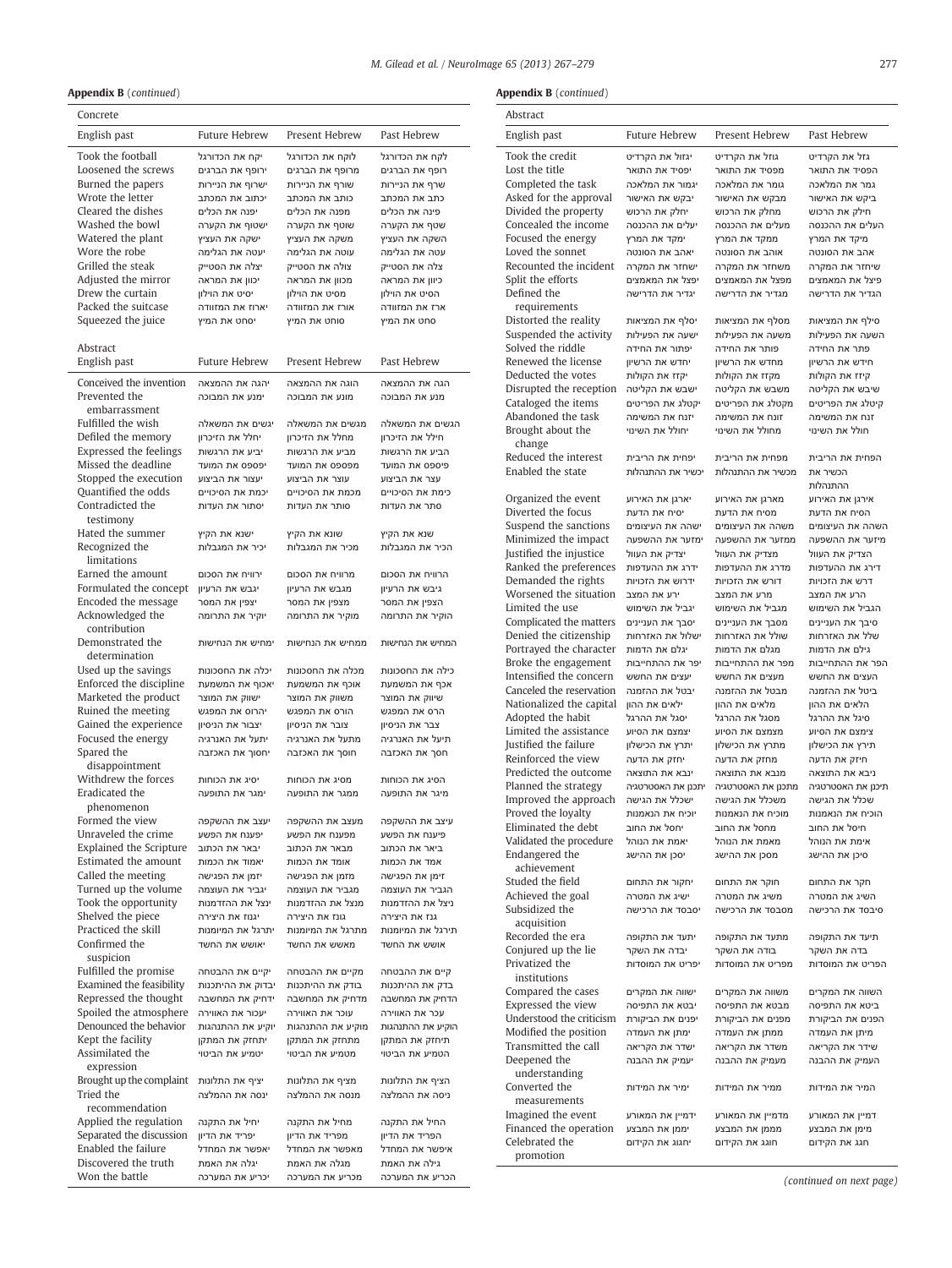#### <span id="page-11-0"></span>Appendix B (continued)

| Concrete                                                                                                                              |                                                                                                             |                                                                                                             |                                                                                                             |
|---------------------------------------------------------------------------------------------------------------------------------------|-------------------------------------------------------------------------------------------------------------|-------------------------------------------------------------------------------------------------------------|-------------------------------------------------------------------------------------------------------------|
| English past                                                                                                                          | <b>Future Hebrew</b>                                                                                        | Present Hebrew                                                                                              | Past Hebrew                                                                                                 |
| Coordinated the timing<br>Extended the visa<br>Defined the software<br>Delayed the progress<br>Budgeted the                           | יתאם את התזמונים<br>יאריך את האשרה<br>יאפיין את התוכנה<br>יעכב את ההתקדמות<br>יתקצב את המחלקה               | מתאם את התזמונים<br>מאריך את האשרה<br>מאפיין את התוכנה<br>מעכב את ההתקדמות<br>מתקצב את המחלקה               | תיאם את התזמונים<br>האריך את האשרה<br>אפיין את התוכנה<br>עיכב את ההתקדמות<br>תיקצב את המחלקה                |
| department<br>Expressed the resistance<br>Leaked the news<br>Launched the campaign<br>Manned the role<br>Mediated the<br>transaction  | יצרף את ההתנגדות<br>ידליף את הידיעה<br>ישיק את הקמפיין<br>יאייש את התפקיד<br>יתווך את העסקה                 | מצרף את ההתנגדות<br>מדליף את הידיעה<br>משיק את הקמפיין<br>מאייש את התפקיד<br>מתווך את העסקה                 | צירף את ההתנגדות<br>הדליף את הידיעה<br>השיק את הקמפיין<br>אייש את התפקיד<br>תיווך את העסקה                  |
| Mortgaged the property<br>Disrespected the<br>occasion                                                                                | ימשכן את הנכס<br>יבזה את המעמד                                                                              | ממשכן את הנכס<br>מבזה את המעמד                                                                              | מישכן את הנכס<br>ביזה את המעמד                                                                              |
| Caught the attention<br>Subtracted<br>the<br>numbers                                                                                  | ילכוד את הקשב<br>יחסיר את המספרים                                                                           | לוכד את הקשב<br>מחסיר את המספרים                                                                            | לכד את הקשב<br>החסיר את המספרים                                                                             |
| Demonstrated the<br>capabilities                                                                                                      | ידגים את היכולות                                                                                            | מדגים את היכולות                                                                                            | הדגים את היכולות                                                                                            |
| Condemned the act<br>Processed the<br>information                                                                                     | יגנה את המעשה<br>יעבד את<br>האינפורמציה                                                                     | מגנה את המעשה<br>מעבד את<br>האינפורמציה                                                                     | גינה את המעשה<br>עיבד את האינפורמציה                                                                        |
| Respected the decision<br>Ruined the trip<br>Composed the music<br>Selected the option                                                | יכבד את ההחלטה<br>יקלקל את הטיול<br>ילחין את המנגינה<br>יבחר את האפשרות                                     | מכבד את ההחלטה<br>מקלקל את הטיול<br>מלחין את המנגינה<br>בוחר את האפשרות                                     | כיבד את ההחלטה<br>קלקל את הטיול<br>הלחין את המנגינה<br>בחר את האפשרות                                       |
| Performed the task<br>Exhausted the sources<br>Demanded the<br>compensation                                                           | יבצע את המטלה<br>ימצה את המקורות<br>יתבע את הפיצוי                                                          | מבצע את המטלה<br>ממצה את המקורות<br>תובע את הפיצוי                                                          | ביצע את המטלה<br>מיצה את המקורות<br>תבע את הפיצוי                                                           |
| Missed the registration<br>Calculated the factors<br>Approved the request<br>Detested the treachery                                   | יאחר את ההרשמה<br>ישקלל את הגורמים<br>יאשר את הבקשה<br>יתעב את הבוגדנות                                     | מאחר את ההרשמה<br>משקלל את הגורמים<br>מאשר את הבקשה<br>מתעב את הבוגדנות                                     | איחר את ההרשמה<br>שיקלל את הגורמים<br>אישר את הבקשה                                                         |
| Extended the gaps<br>Reinforced the security<br>Reset the score<br>Provided the<br>commentary                                         | יקצין את הפערים<br>יתגבר את האבטחה<br>יאפס את הניקוד<br>יספק את הפרשנות                                     | מקצין את הפערים<br>מתגבר את האבטחה<br>מאפס את הניקוד<br>מספק את הפרשנות                                     | תיעב את הבוגדנות<br>הקצין את הפערים<br>תיגבר את האבטחה<br>איפס את הניקוד<br>סיפק את הפרשנות                 |
| Censored the report<br>Sold the shares<br>Determined the facts<br>Forgot the trauma                                                   | יצנזר את הדיווח<br>ימכור את המניות<br>יקבע את העובדות<br>ישכח את הטראומה                                    | מצנזר את הדיווח<br>מוכר את המניות<br>קובע את העובדות<br>שוכח את הטראומה                                     | צינזר את הדיווח<br>מכר את המניות<br>קבע את העובדות<br>שכח את הטראומה                                        |
| Symbolized the hope<br>Prepared the example<br>Exacerbated the conflict<br>Realized the potential<br>Foiled the plot<br>Made the most | יסמל את התקווה<br>יכין את הדוגמא<br>יחריף את העימות<br>יממש את הפוטנציאל<br>יסכל את המזימה<br>יפיק את המירב | מסמל את התקווה<br>מכין את הדוגמא<br>מחריף את העימות<br>מממש את הפוטנציאל<br>מסכל את המזימה<br>מפיק את המירב | סימל את התקווה<br>הכין את הדוגמא<br>החריף את העימות<br>מימש את הפוטנציאל<br>סיכל את המזימה<br>הפיק את המירב |

#### References

- Abraham, A., Schubotz, R.I., von Cramon, D.Y., 2008. Thinking about the future versus the past in personal and non-personal contexts. Brain Res. 1233, 106–119.
- Addis, D.R., Wong, A.T., Schacter, D.L., 2007. Remembering the past and imagining the future: common and distinct neural substrates during event construction and elaboration. Neuropsychologia 45 (7), 1363–1377.
- Addis, D.R., Cheng, T., Roberts, R.P., Schacter, D.L., 2011. Hippocampal contributions to the episodic simulation of specific and general future events. Hippocampus 21 (10), 1045–1052.
- Anderson, R.J., Dewhurst, S.A., 2009. Remembering the past and imagining the future: differences in event specificity of spontaneously generated thought. Memory 17 (4), 367–373.
- Barsalou, L., 1999. Perceptual symbol systems. Behav. Brain Sci. 22 (4), 577–609.
- Bedny, M., Caramazza, A., Grossman, E., Pascual-Leone, A., Saxe, R., 2008. Concepts are more than percepts: the case of action verbs. J. Neurosci. 28 (44), 11347-11353.
- Bedny, M., Caramazza, A., Pascual-Leone, A., Saxe, R., 2012. Typical neural representations of action verbs develop without vision. Cereb. Cortex 22 (2), 286–293.
- Benoit, R.G., Gilbert, S.J., Burgess, P.W., 2011. A neural mechanism mediating the impact of episodic prospection on farsighted decisions. J. Neurosci. 31 (18), 6771–6779.
- Botzung, A., Denkova, E., Manning, L., 2008. Experiencing past and future personal events: functional neuroimaging evidence on the neural bases of mental time travel. Brain Cogn. 66 (2), 202–212.
- Brett, M., Anton, J.L., Valabregue, R., Poline, J.B., 2002. Region of interest analysis using an SPM toolbox. Neuroimage 16 Abstract No. 497.
- Brown, D.E., 1991. Human Universals. Temple University Press, Philadelphia.
- Buckner, R.L., Carroll, D.C., 2007. Self-projection and the brain. Trends Cogn. Sci. 11 (2), 49–57.
- Bybee, J.L., Perkins, R.D., Pagliuca, W., 1994. The Evolution of Grammar: Tense, Aspect, and Modality in the Languages of the World. University of Chicago Press, Chicago.
- Chang, L.J., Yarkoni, T., Khaw, M.W., Sanfey, A.G., 2012. Decoding the role of the insula in human cognition: functional parcellation and large-scale reverse inference. Cereb. Cortex http://dx.doi.org/10.1093/cercor/bhs065 (Epub ahead of print).
- Craig, A.D., 2009. How do you feel now? The anterior insula and human awareness. Nat. Rev. Neurosci. 10 (1), 59–70.
- Dale, A., 1999. Optimal experimental design for event-related fMRI. Hum. Brain Mapp. 8 (2–3), 109–114.
- D'Argembeau, A., Van der Linden, M., 2004. Phenomenal characteristics associated with projecting oneself back into the past and forward into the future: influence of valence and temporal distance. Conscious. Cogn. 13 (4), 844–858.
- D'Argembeau, A., Collette, F., Van der Linden, M., Laureys, S., Del Fiore, G., Degueldre, C. et al., 2005. Self-referential reflective activity and its relationship with rest: a PET study. Neuroimage 25 (2), 616–624.
- D'Argembeau, A., Xue, G., Lu, Z., Van der Linden, M., Bechara, A., 2008. Neural correlates of envisioning emotional events in the near and far future. Neuroimage 40 (1), 398–407.
- D'Argembeau, A., Stawarczyk, D., Majerus, S., Collette, F., Van der Linden, M., Feyers, D., et al., 2010. The neural basis of personal goal processing when envisioning future events. J. Cogn. Neurosci. 22 (8), 1701–1713.
- Davidson, D., 1975. Thought and talk. In: Guttenplan, S. (Ed.), Mind and language. Oxford University Press, Oxford.
- Davis, M.H., Meunier, F., Marslen-Wilson, W.D., 2004. Neural responses to morphological, syntactic, and semantic properties of single words: an fMRI study. Brain Lang. 89 (3), 439–449.
- Desai, R.H., Binder, J.R., Conant, L.L., Seidenberg, M.S., 2010. Activation of sensorymotor areas in sentence comprehension. Cereb. Cortex 20 (2), 468–478.
- Epstein, R., Kanwisher, N., 1998. A cortical representation of the local visual environment. Nature 392 (6676), 598–601.
- Farrer, C., Frith, C.D., 2002. Experiencing oneself vs another person as being the cause of an action: the neural correlates of the experience of agency. Neuroimage 15 (3), 596–603.
- Forman, S.D., Cohen, J.D., Fitzgerald, M., Eddy, W.F., Mintun, M.A., Noll, D.C., 1995. Improved assessment of significant activation in functional magnetic-resonance-imaging (fMRI) — use of a cluster-size threshold. Magn. Reson. Med. 33 (5), 636–647.
- Frost, R., Plaut, D., 2005. The word-frequency database for printed Hebrew. Available from word-freq.mscc.huji.ac.il/index.html . (Retrieved 20 01 2011).
- Ganis, G., Thompson, W., Kosslyn, S., 2004. Brain areas underlying visual mental imagery and visual perception: an fMRI study. Cogn. Brain Res. 20 (2), 226–241.
- Gilead, M., Liberman, N., Maril, A., 2012. Construing counterfactual worlds: the role of abstraction. Eur. J. Soc. Psychol. 42 (3), 391–397.
- Glenberg, A., Kaschak, M., 2002. Grounding language in action. Psychon. Bull. Rev. 9 (3), 558–565.
- Goff, L., Roediger, H., 1998. Imagination inflation for action events: repeated imaginings lead to illusory recollections. Mem. Cognit. 26 (1), 20–33.
- Goldberg, R.F., Perfetti, C.A., Schneider, W., 2006. Perceptual knowledge retrieval activates sensory brain regions. J. Neurosci. 26 (18), 4917–4921.
- Hare, T.A., Camerer, C.F., Rangel, A., 2009. Self-control in decision-making involves modulation of the vmPFC valuation system. Science 324 (5927), 646–648.
- Hauk, O., Johnsrude, I., Pulvermuller, F., 2004. Somatotopic representation of action words in human motor and premotor cortex. Neuron 41 (2), 301–307.
- Hirao, K., Miyata, J., Fujiwara, H., Yamada, M., Namiki, C., Shimizu, M., et al., 2008. Theory of mind and frontal lobe pathology in schizophrenia: a voxel-based morphometry study. Schizophr. Res. 105 (1–3), 165–174.
- Jenkins, A.C., Macrae, C.N., Mitchell, J.P., 2008. Repetition suppression of ventromedial prefrontal activity during judgments of self and others. Proc. Natl. Acad. Sci. U. S. A. 105 (11), 4507–4512.
- Johnson, M., Raye, C., 1981. Reality monitoring. Psychol. Rev. 88 (1), 67–85.
- Kohler, W., 1927. The Mentality of Apes. Vontage Books, New York.
- Laird, A.R., Fox, P.M., Price, C.J., et al., 2005. ALE meta-analysis: controlling the false discovery rate and performing statistical contrasts. Hum. Brain Mapp. 25 (1), 155–164.
- Lewis, P.A., Rezaie, R., Brown, R., Roberts, N., Dunbar, R.I.M., 2011. Ventromedial prefrontal volume predicts understanding of others and social network size. Neuroimage 57 (4), 1624–1629.
- Liberman, N., Trope, Y., 1998. The role of feasibility and desirability considerations in near and distant future decisions: a test of temporal construal theory. J. Pers. Soc. Psychol. 75 (1), 5–18.
- Liberman, N., Trope, Y., 2008. The psychology of transcending the here and now. Science 322 (5905), 1201–1205.
- Lombardo, M.V., Chakrabarti, B., Bullmore, E.T., Wheelwright, S.J., Sadek, S.A., Suckling, J., et al., 2010. Shared neural circuits for mentalizing about the self and others. J. Cogn. Neurosci. 22 (7), 1623–1635.
- Maglio, S.J., Trope, Y., 2012. Disembodiment: abstract construal attenuates the influence of contextual bodily state in judgment. J. Exp. Psychol. Gen. 141 (2), 211–216.
- Martin, V.C., Schacter, D.L., Corballis, M.C., Addis, D.R., 2011. A role for the hippocampus in encoding simulations of future events. Proc. Natl. Acad. Sci. U. S. A. 108 (33), 13858–13863.
- Mestres-Misse, A., Camara, E., Rodriguez-Fornells, A., Rotte, M., Muente, T.F., 2008. Functional neuroanatomy of meaning acquisition from context. J. Cogn. Neurosci. 20 (12), 2153–2166.